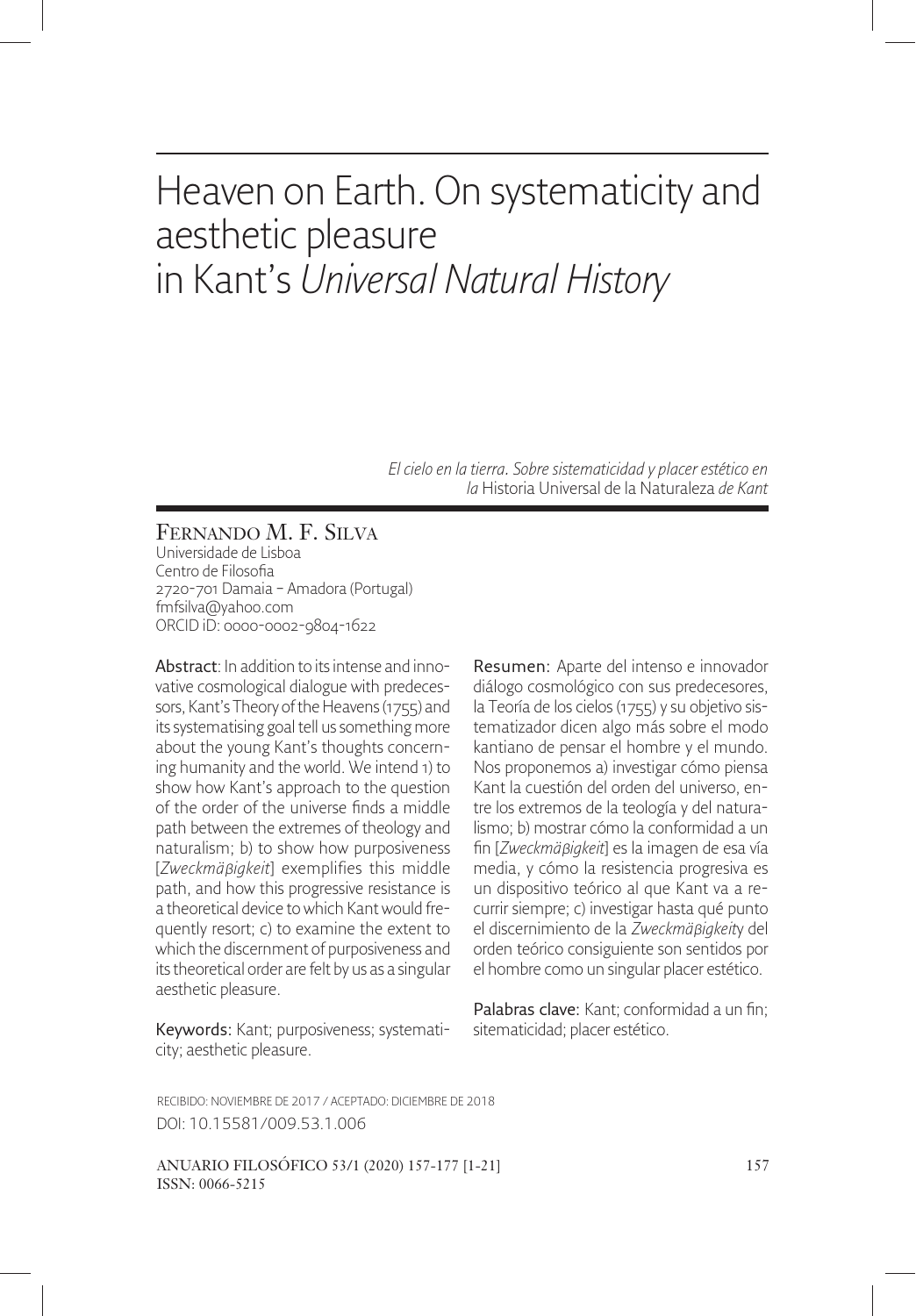#### FERNANDO M. F. SILVA

## 1. KANT THE COSMOLOGIST. HIS RELATION TO KANT THE PHILOSOPHER

ven before he devoted himself to topics in Aesthetics, Geography or Anthropology, which he did between the decades of sixty and seventy of the 18<sup>th</sup> century, the younger Kant raphy or Anthropology, which he did between the decades of sixty and seventy of the 18th century, the younger Kant was among other things, and not unrelated to the previous fields<sup>1</sup>, a *cosmologist*: a *beholder of the firmament*, an inquirer of the origin and development of the edifice of the world and the order of the cosmos. This much is said by Kant himself in his much neglected<sup>2</sup> *Universal* 

2. The work in question, *Universal Natural History and Theory of the Heavens, or Essay on the Constitution and the Mechanical Origin of the Whole Universe according to Newtonian Principles*, has been in fact *doubly* neglected by scholars in general: by Kantians and non-Kantians alike, in what it adduces to the cosmological debate of the time and its repercussions in our days; but especially by Kantians, in what concerns the importance of such an early work for the remainder of Kant's career, be it regarding the occurrence some of the fundamental concepts of Kant's philosophy and thought in general, be it regarding the reflexive construction and metaphorical application of said concepts, which is here inaugural, and to which we shall devote this essay. Among the notable exceptions to this rule, see H.-J. WASCHKIES, *Physik und Physikotheologie des jungen Kant. Die Vorgeschichte seiner Allgemeinen Naturgeschichte und Theorie des Himmels* (Verlag B. R. Grüner, Amsterdam, 1987); M. SCHÖNFELD, *The Philosophy of the Young Kant: The Precritical Project* (Oxford University Press, Oxford, 2000); M. SCHÖNFELD, *Kant's Early Cosmology*, in G. BIRD (ed.), *A Companion to Kant* (Wiley-Blackwell, 2010); H. BLUMENBERG, *Die Genesis der kopernikanischen Welt* (Suhrkamp, Frankfurt am Main, 1981); R. CALINGER, *Kant and Newtonian Science: The Pre-Critical Period*, "Isis" 70/3 (1979) 348-362; R. POZZO, *Kant e Weitenkampf. Una fonte ignorata:* 

<sup>1.</sup> The cosmological enterprise of the study of the order of the universe (1755) was either preceded, or accompanied, or subsequently confirmed in many different yet akin scopes in Kant's work: with regard to *geography*, which to Kant was one of the propaedeutic fields of all sciences, see the writings "Untersuchung über der Frage, ob die Erde in ihrer Umdrehung um die Achse…" (1754), "Die Frage, ob die Erde veraltet, physikalisch erwogen" (1754), the three writings on the geological causes of earthquakes in the meridional areas of Europe, occasioned by the great earthquake of Lisbon, in 1755 (all three writings dated 1756), or Kant's "Neue Anmerkungen zur Erläuterung der Theorie der Winde" (1756), as well as Kant's later *Lectures on Physical Geography* (AA 26.1 and AA 26.2). As to *anthropology*, the other propaedeutic field of all sciences, see Kant's writings in the decades of 60 and 70, such as "Versuch über die Krankheiten des Kopfes" (1764), "Recension von Moscatis Schrift…" (1771), "Von den verschiedenen Racen der Menschen" (1772) as well as Kant's Lectures on Anthropology (1772-1789). As to *aesthetics*, see, among others, Kant's reflections on aesthetics, or commentary to Georg Friedrich Meier's Auszug aus der Vernunftlehre (1752) (AA 16), or his *Beobachtungen über das Gefühl des Schönen und Erhabenen* (1764).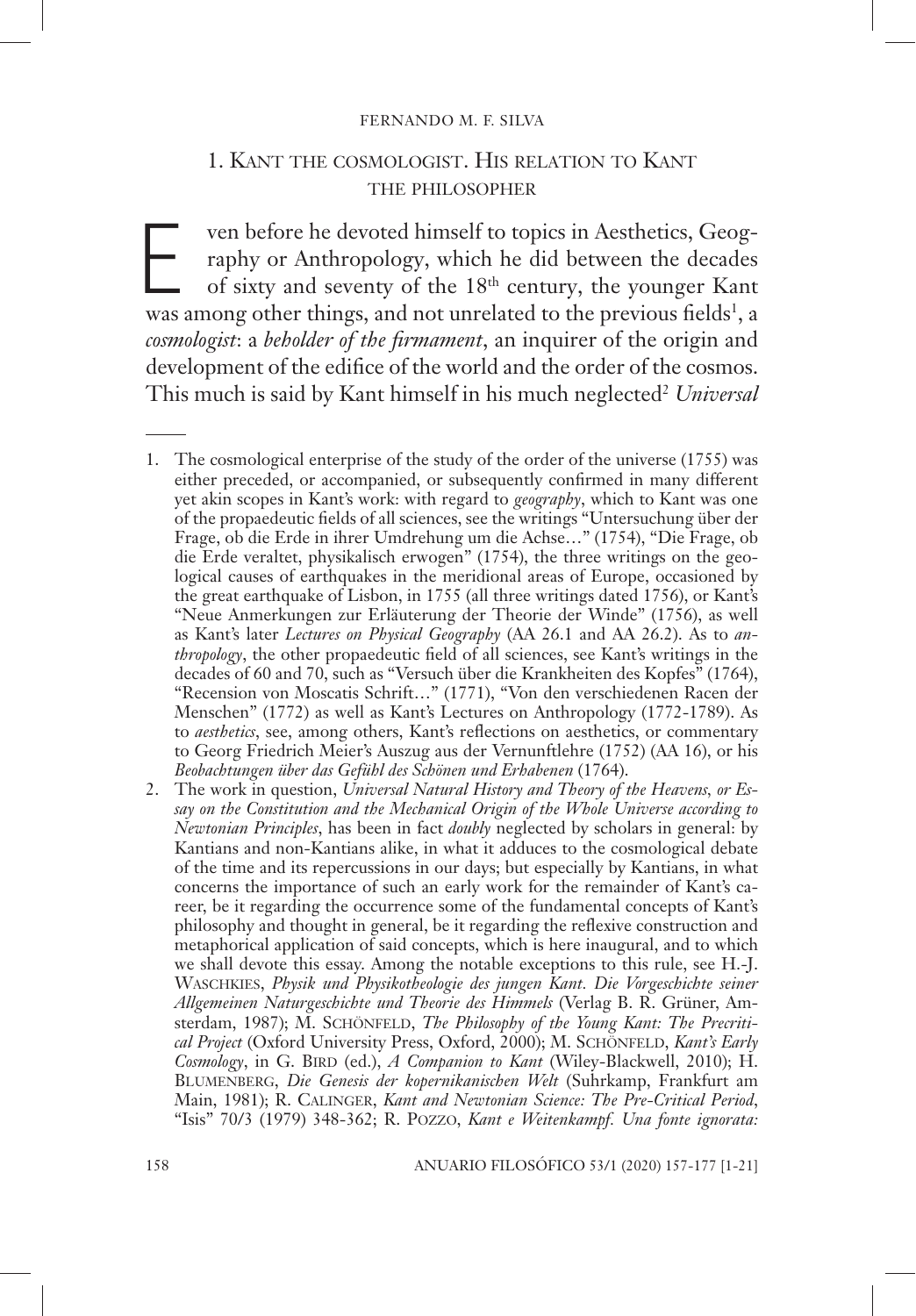*Natural History and Theory of the Heavens, or Essay on the Constitution and the Mechanical Origin of the Whole Universe according to Newtonian Principles* (AA 1: 215-367)<sup>3</sup>, the work which contains the core of Kant's cosmologic and cosmogonic reflection. In this work Kant assumes the role of a veritable *cosmic traveler*, thereby undertaking the "dangerous journey" (AA 1: 221)<sup>4</sup> of traversing the universe with his gaze and, if possible, sight "promontories of new lands" (id.), previously unknown to mankind; an endeavor which, according to the philosopher, has its own natural "difficulties" (ibid.), or "strong obstacles" (ibid.), which was undertaken by some before him with different fates, but on which Kant feels he must persist, which Kant feels must not at all "discourage" (ibid.) him, for behind its "fog" lurk not "monsters" (ibid.), but "with its most vivid splendor, the majesty of the supreme being" (ibid.).

This Kant does, and by so doing he achieves a unitary conception of the universe, he does "see from afar the promontories of new lands" (id.: 221) and thereby lays the foundations for a new and unequivocally important contribution for the history of cosmology:

*Dell'Allgemeine Naturgeschichte und Theorie des Himmels e della prima antinomia*  della ragion pura, "Rivista di Storia della Filosofia" 48/2 (1993) 283-323; P. KERSZ-BERG, *La création en mouvement. Essai sur le sens philosophique d'une interrogation cosmologique fondamentale dans la Théorie du Ciel*, in P. KERSZBERG, J. SEIDENGART, A.-M. ROVIELLO (eds.), *Histoire générale de la nature et théorie du ciel* (Vrin, Paris, 1984) 205-250; P. LABERGE, *La psychothéologie de l'"Allgemeine Naturgeschichte und Theorie des Himmels" (1755)*, "Revue Philosophique de Louvain" 70 (1972) 541- 572; J. SEIDENGART, *Genese et structure de la cosmologie kantienne précritique*, in P. KERSZBERG, J. SEIDENGART, A.-M. ROVIELLO, (eds.), *Histoire générale de la nature et théorie du ciel* (Vrin, Paris, 1984) 7-59. For a vision dissimilar to my own, namely, according to which this text altogether discards teleology, see also some of Giorgio Tonelli's works on the young Kant, or R. W. SHEA, *Filled with Wonder: Kant's Cosmological Essay, the* Universal Natural History and Theory of the Heavens*,* in R. E. BUTTS, *Kant's Philosophy of Physical Science* (Springer, New York, 1986).

<sup>3.</sup> In its original German title: *Allgemeine Naturgeschichte und Theorie des Himmels oder Versuch von der Verfassung und dem mechanischen Ursprunge des ganzes Weltgebäudes, nach Newtonischen Grundsätzen abgehandelt* (1755), in I. KANT, *Gesammelte Schriften*. Hrsg. Von der Königlich-Preussischen Akademie der Wissenschaften zu Berlin – Akademie-Ausgabe (Georg Reimer, Berlin, 1901ff.).

<sup>4.</sup> All citations, not only Kant's, but also from other authors, will be presented in a traditional manner (Abbreviation of work, Volume of work, number of page(s)). All citations have been translated from their original German language into English. The citations are of my own translation.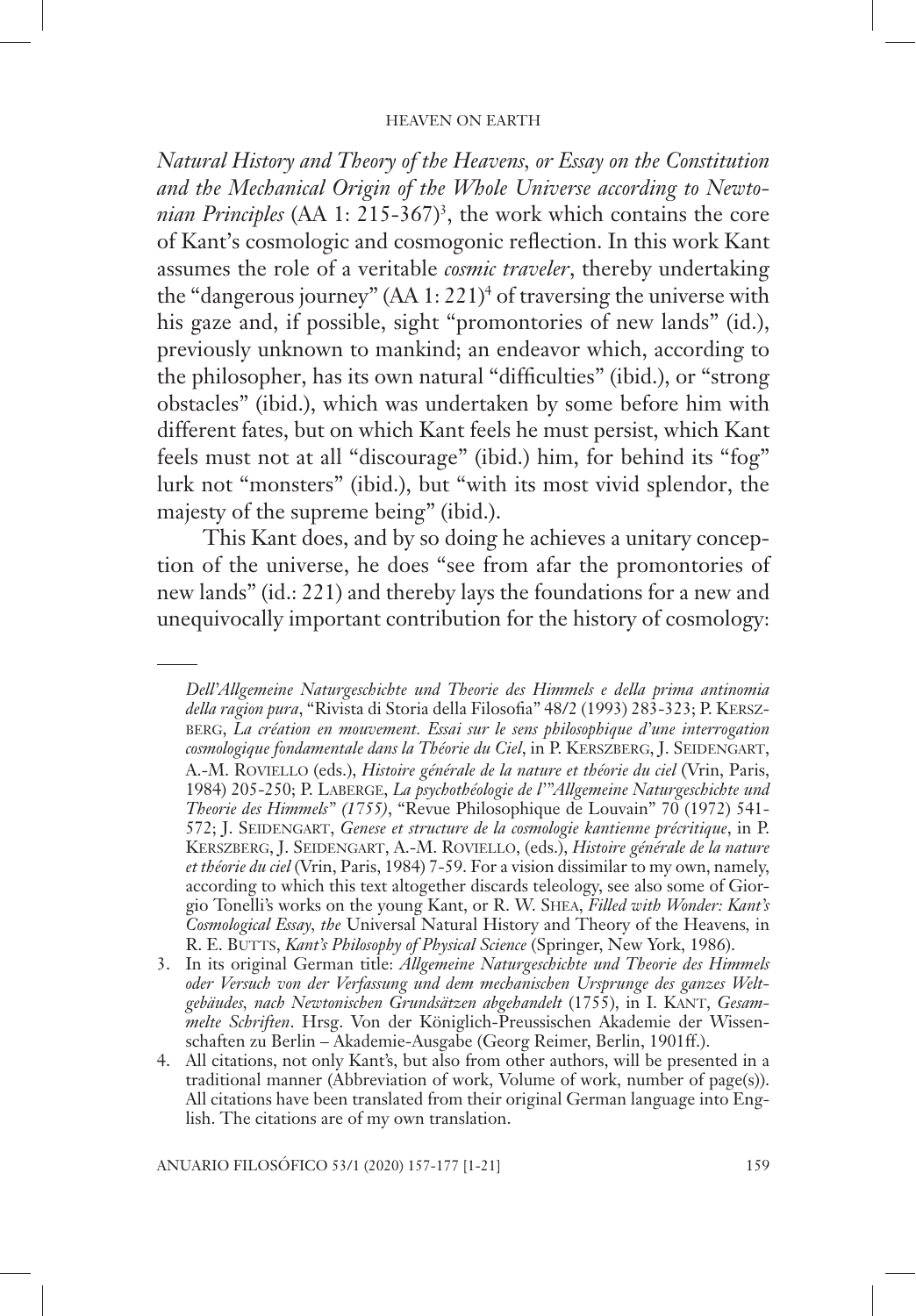and so certain was Kant of this, that, according to him, "those who have the boldness to proceed with the investigation shall walk on them [the new lands], and shall have the pleasure of designating them themselves with their names" (id.: 221). By the attainment of "new lands", by such an investigation, its obstacles and natural peril, and even by the inclusion of all men in such a universal task, Kant is however referring not just to the matter at hand —the envisioning of the cosmos in its universal order— but to a first noteworthy aspect, namely, to the enterprise which is *that of man's thought upon considering such superior elements of the cosmos*, from its apparently infimal position on Earth. In other words, Kant is hereby alluding to the reflexive processes of the individual who is between what is greater, and what is smaller than him, and how that individual, and all individuals may, *through thought*, conceive themselves in the order of things of Creation: an order of which the human being must be but a part, of which he must be but a link, and yet *the* link, for he is the *reflexive link of it all*: for his is the task of thinking himself, and all things, as part of a same order, as intertwined in the same universal structure of things and as a part of a perhaps not interchangeable, but indeed intercommunicable set of laws which apply to him, as to the whole universe. The traveler is hence real; but the travel, its perils, its ordeals and also its inevitability: all these are of a reflexive nature, and their final goal, as well as Kant's, is to define the position of the human being amid the universe so as to ascribe it a purpose and a dignity. This goal, we believe, would be often proposed by Kant throughout his work; the difference being that the work *Universal Natural History,* and the will to bring a new order to cosmology, due to its temporal position, is perhaps the first explicit rendition of such a reiterated attempt; and hence, due to its precociousness, it must be seen with special care by all of Kant's readers.

A second aspect to be taken into consideration again arises from Kant's depiction of such a reflexive endeavor and the difficulties inherent to it. Man, so shall Kant present him in *Universal Natural History,* has its own due place in the order of the elements of Creation and to him is reserved the task of *perceiving through thought* that same order, through which man simultaneously inscribes him-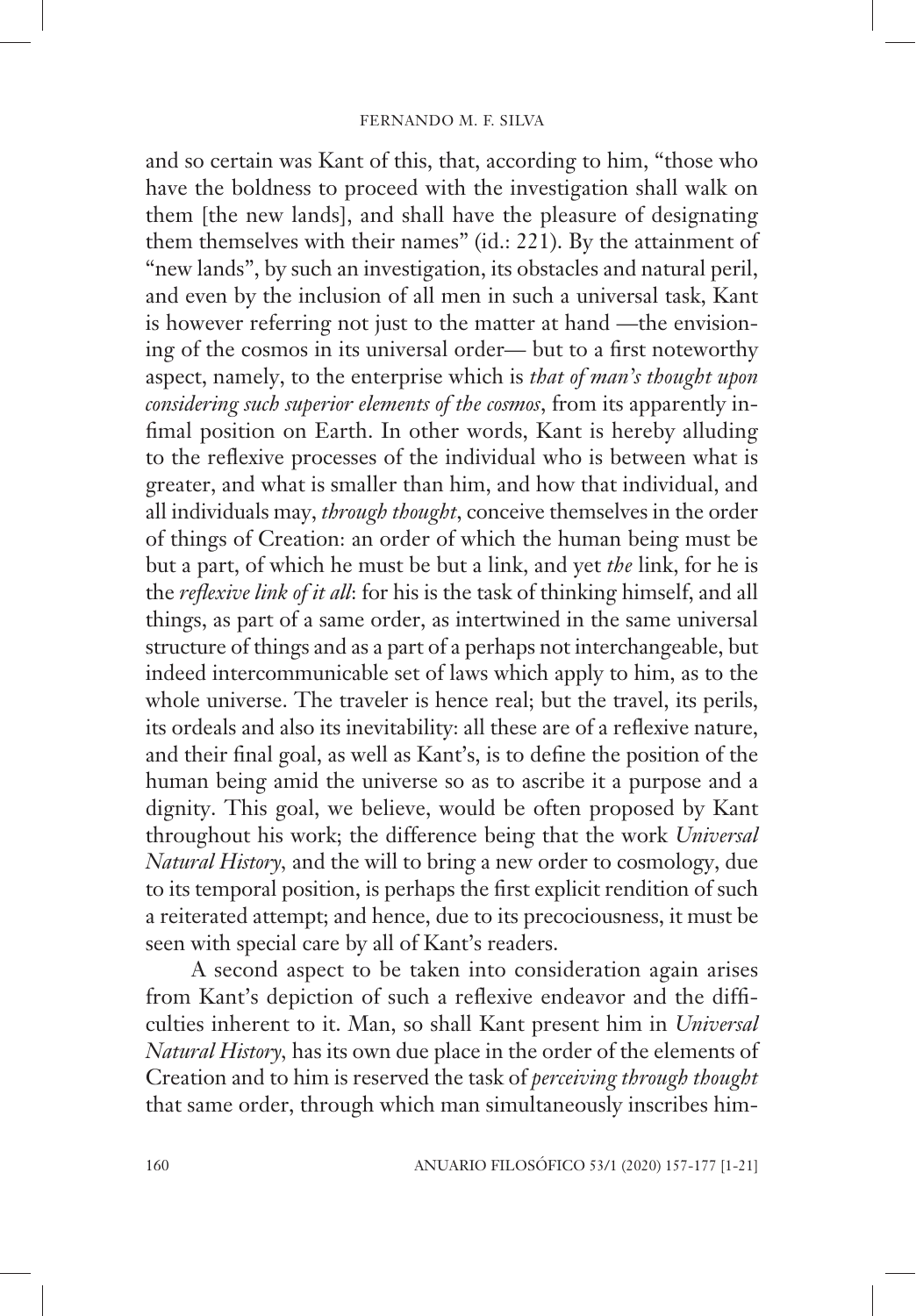self in it. That much we have seen as being a first important aspect; and that much is Kant's objective throughout his whole body of work, and to this is devoted the work of 1755. The discovery of the systematicity of the elements of nature, of man, of the cosmos itself —and especially the mental processes which lead to it, or through which man is able to position himself and understand all that surrounds him, above and below, before and after— these, however, are not just contingent or circumstantial opinions of Kant. That is, this is for Kant too universal a position, and too originally human a reflection, to be just a simple position or a reflection on a position; that is, to be applied but to man and the cosmos or here, merely in the work *Universal Natural History.* Quite on the contrary, we propose that such a central cosmological position reserved to man is key in Kant's reflection on the human and that it would be constantly reenacted by the philosopher not only in his political, but also in his aesthetic and philosophical lines of thought. Furthermore, we propose that the *mental processes* through which Kant explains man's position in the universe, and through which all men may systematically explain their position in the universe, are in truth a personal, very Kantian model of thought, a pattern of thinking which Kant would never abandon until the end of his career, always resorting to it as a reflexive device of an aesthetic, anthropological or political employability; namely, *the device of a resistant progression of opposed forces, that of the purposiveness [Zweckmäβigkeit] of nature,* or the path which Providence lays for men, which men must follow both physically in actions and in the aesthetic pleasure of discerning it in thought. This is to say, on the one hand, that this position and reflection, along with the aforementioned will of systematicity, do appear sketched for the first time in *Universal Natural History<sup>5</sup>;* but, on the other hand, that none of the latter are confined to this work, or this stage of Kant's evolution as a thinker, rather are the cornerstone for Kant's systematic understanding of man between nature and God, the same which would lead to his work on the three

<sup>5.</sup> See sub-sections a) and b) of section 2 this article.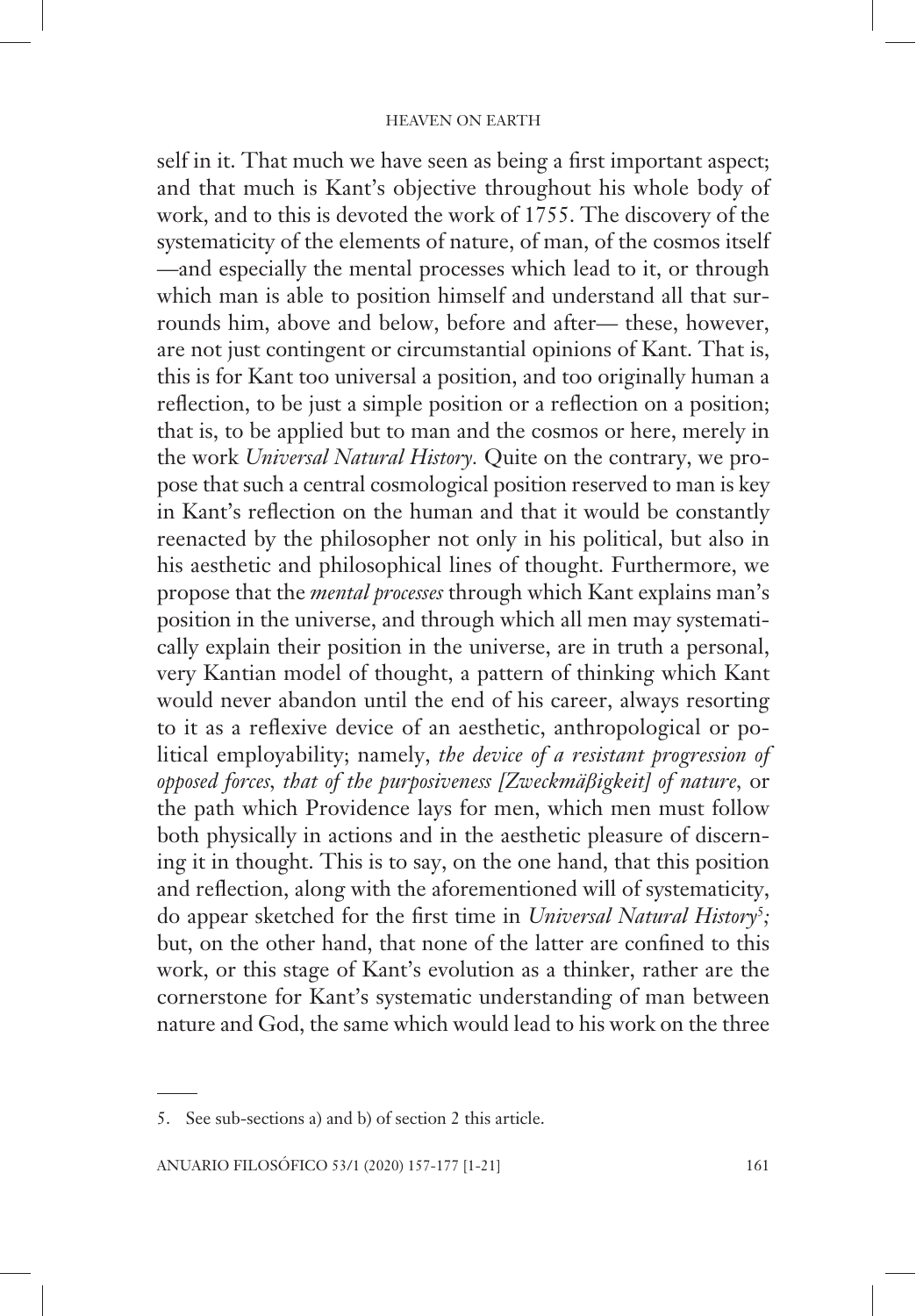parts of philosophy<sup>6</sup> and hence further prolong the difficult travel of thought through the study of the human.

 In view of both these aspects, the ground is laid for our analysis of Kant's *Universal Natural History.* Our objectives are two and we present them as follows:

1) First, to ascertain how Kant conceives *the systematical* of the universe and respective elements between a supernaturalist and a naturalist views of the problem; namely, how through an intermediary path Kant attempts not to separate but to link God and nature in the framework of the Creation.

2) Finally, to search alongside Kant for *proofs for the validity of such a singular method*. Here we expect to find two proofs, each of which leading to the next; but all aiming at unveiling archetypical positions and reflexive procedures of Kant, the most important of which is his concept of purposiveness, man's position in it and the aesthetic pleasure felt by him, through the mental discovery of such systematicity, upon acknowledging that concept. This singular crystallization of action and reflection, we hope to confirm, is what gives life to Kant's concept of purposiveness; and this unique union of reflection and feeling, within the human spirit, enabled by the concept of purposiveness, is what animates Kant's concept of human existence.

## 2. KANT'S *VIA MEDIA*: THE INTERMEDIARY REFLECTION BETWEEN NATURALISTS AND THEOLOGIANS

The question which presides over, and pervades the whole of *Universal Natural History and Theory of the Heavens*, is enunciated at the very beginning of the work. It consists of ascertaining the systematicity, and hence the mechanicalness of the edifice of the world; in Kant's own words, the aim is to set out to "discover the systematic

<sup>6.</sup> Namely, the three parts of philosophy deriving from the three faculties of the mind, as Kant expounds them in a letter to Karl Leonhard Reinhold dated  $28^{\rm th}$ -31st December 1787: "theoretical philosophy, teleology and practical philosophy" (AA 10: 515), derived from "the faculty of cognition, the faculty of feeling pleasure and displeasure, and the faculty of desire" (AA 10: 514).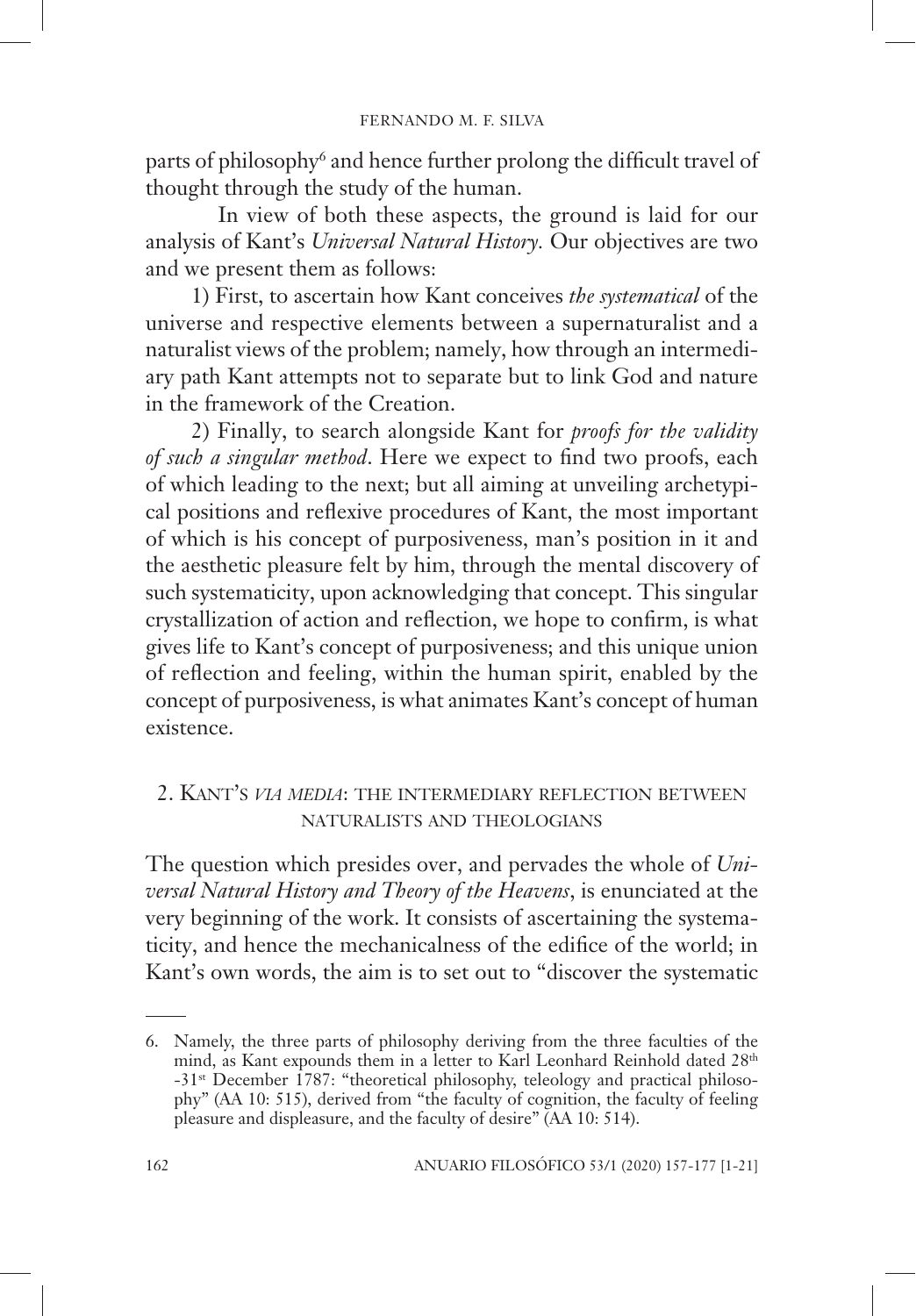which connects the great members of creation in the great extension of infinity"  $(AA 1: 221)$  and, if possible, to "derive the formation of the celestial bodies and the origin of their movements from the first state of nature, through mechanical laws (…)" (id.). A question *per se* complicated, to which is to be added an additional difficulty, one which had already been faced by Kepler<sup>7</sup>, Newton<sup>8</sup> or Huygens<sup>9</sup> in their previous efforts, and which Kant brings to word in the Preface: namely, the fact that the very assessment of the systematicity, or not, of celestial bodies and the whole cosmos, which is in itself of great complexity, still presupposes a certain positioning of the assessing eye, a positioning which will greatly influence the outcome of this question.

As such, *either one positions oneself as an advocate of faith, a man of religion* (i. e., a supernaturalist), for whom the affirmation of the undeniable beauty of the formation of the world, if derived from mere laws of nature, is the same as denying the hand of God in the project<sup>10</sup> —and who therefore states that the universe must be exclusively a creation of God, and its systematicity of his authorship, inasmuch as nature, in its inherent lack of order, could never have created such a well ordered whole11—; *or one positions oneself as a* 

11. A counter-argument which Kant presents as one professed by men of faith, as follows: "One is accustomed to take note of and emphasize the concordances,

ANUARIO FILOSÓFICO 53/1 (2020) 157-177 [1-21] 163

<sup>7.</sup> Namely, J. KEPLER, *Epitome Astronomiae Copernicanae,* 3 Bde. (Johannes Plancus, 1617-1621). Kepler greatly influenced Kant, who in turn mentions him both *in Universal Natural History* (1755) and in the text *Idea for a Universal History with a Cosmopolitan Purpose*, 1784.

<sup>8.</sup> Namely, C. HUYGENS, *Cosmotheoros* (Adrianum Moetjens, Hague, 1698).

<sup>9.</sup> Namely, I. NEWTON, *Philosophiae naturalis principia mathematica* (Josephi Streater, Londini,  $1687$ ); to this work and the affirmation of the laws of motion and the law of universal gravitation therein contained, devotes Kant his *Universal Natural History.*

<sup>10.</sup> An argument which Kant presents as pertaining to naturalists, as follows: "If the edifice of the world, with all its order and beauty, is only an effect of matter left to its universal laws of motion, if the blind mechanism of natural forces knows how to develop itself out of chaos so magnificently and to reach such perfection on its own, then the proof of the primordial Divine Author, which one extracts from a glance at the beauty of the edifice of the world, is completely debilitated, nature suffices itself, the divine government is unnecessary, Epicurus lives once again in the midst of Christendom, and an unholy philosophy tramples the faith which offers a bright light to illuminate it" (AA 1: 222).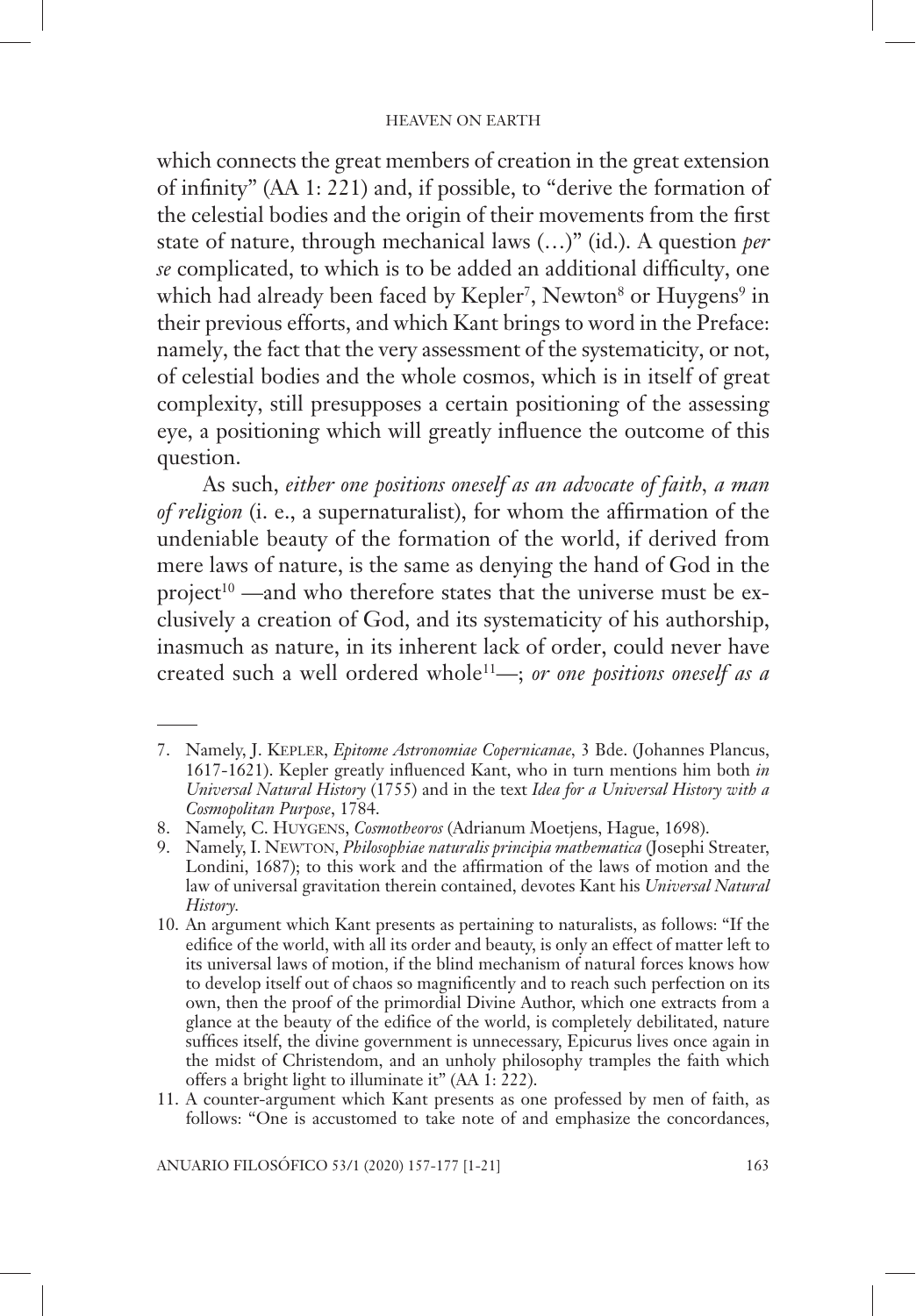*naturalist*, for whom the beauty of the world is in fact derived from the laws of nature, which have evolved from chaos to perfection without any divine intervention —and for whom God had no participation in the systematicity of the cosmic edifice, and hence must be excluded from the equation of the latter's formation<sup>12</sup>—. Now, according to Kant, until the question of the fundamental point of view of this question is solved, the question itself cannot be solved; and that because, if the latter depends on the former, then it is from this additional difficulty that should arise the correct image of the systematicity of the whole universe.

Kant, for whom the problem was not unknown —for, during his life, he would face many akin forms of the latter (one of which caused by his writing *Religion within the Boundaries of Mere Reason* and the polemics thereby created among the supernaturalist theologians of Tübingen, which would be at the origin of the idealist movement<sup>13</sup>)—; Kant, we say, had for this dilemma a very particular solution, which could be designated as *an intermediary path* in relation to the other two. Namely, it is not necessary that religious men and philosophers should put forward such extreme arguments, nor is it necessary, nor advisable, that from their equations they should altogether suppress God or nature —thereby turning

the beauty, the purposes, and a perfect reference of means to the latter in nature. However, while one on the one hand extols nature, on the other hand one seeks to once again diminish it. This consonance, it is said, is foreign to nature; nature, if left to its universal laws, would bring forth nothing but disorder. The concordances show a foreign hand, one which knew how to force a matter bereft of all regularity into a wise plan" (AA 1: 222-223).

<sup>12.</sup> Another naturalist argument, expounded by Kant in the following words: "You must admit, therefore, says the freethinker, that if one can derive useful and purposeful dispositions aimed at purposes from the most general and simplest laws of nature, and one has no need for a special government of a Supreme Wisdom: then here you see proofs which will surprise you in your own confessions" (AA 1: 224).

<sup>13.</sup> On this conflict, which involved the Tübingen orthodox Professors G. C. Storr and J. F. Flatt, and Immanuel Kant, Friedrich Karl Reinhold and even later Johann Gottlieb Fichte; which was of paramount relevance not only for the younger generation of students in Tübingen, such as Fr. Hölderlin, G. W. F. Hegel and F. W. J. Schelling, but also for the older generation, such as F. I. Niethammer, H. E. G. Paulus or I. C. Diez, see especially chapters  $II$  and  $IX$  in the first volume of D. HENRICH, *Grundlegung aus dem Ich* (Suhrkamp, Frankfurt am Main, 2004).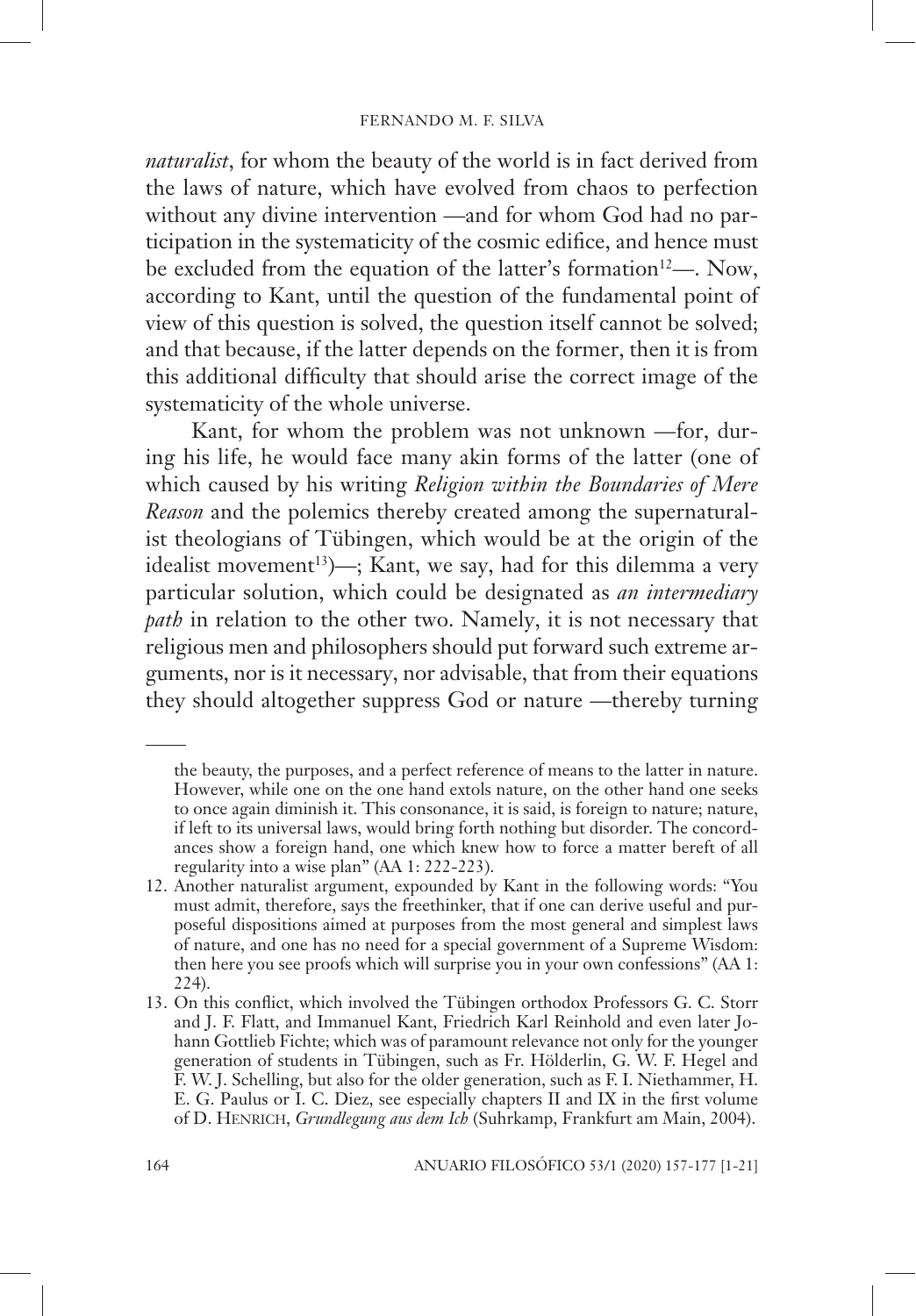their own weakness into the other party's strength and consequently eternalizing the conflict (see AA 1: 222)—. Quite on the contrary, Kant suggests, there is here *a possible plane of accord between religion and philosophy*; namely, instead of using an argument to *refute* the other, one rather uses an argument and its proofs to *confirm* the other —thereby highlighting what both state, not what they reject, in their fundamental propositions, and stressing what the latter may have of compatible, not of divisible—. Hence —Kant concludes one must rather recognize, as he does, "all the value of those proofs which are extracted from the beauty and perfect order of the edifice of the world" (id.), not for the refutation, but "for the confirmation <of the existence> of a supremely sage creator" (ibid.). And so, let the naturalist be conceded that there are "general laws of the effects of matter" (id.: 223); and the man of religion, that "the general laws of the effects of matter are equally a consequence of the supreme project" (ibid.) —for both statements, from both sides, are undeniable—. And if this is so, and conceding that the first and second cases are true, then, given the incontrovertible design of the creator and the supreme convenience of nature as his mold, one must conclude, as does Kant, that the general laws of the effects of matter, if they exist, and if they were created by God, "could not have (…) other determinations but to fulfil for themselves the plan which the supreme wisdom proposed" (ibid.) —and they are as such the very clay with which God, the supreme artist of supreme beauty, models life, the world, the cosmos, and renders them well-ordered and systematic—.

Now, the problem for Kant is clear, and could be enunciated as follows: if, on the one hand, one sees absolutely rigorous systematicity *only* in the hand of God, then one has to see but total disorder and chaos in nature; if, on the other hand, one sees acquired systematicity *only* in nature and its phenomena, then one is bound to see no systematicity in the action of God. This means that in either case, such one-sided systematicity is easy to discern and perceive: either one sees the systematic in God and hence in his creations, which the human eye, if disregarding nature in the process, may perceive everywhere if it so wishes; or one sees the systematic in nature and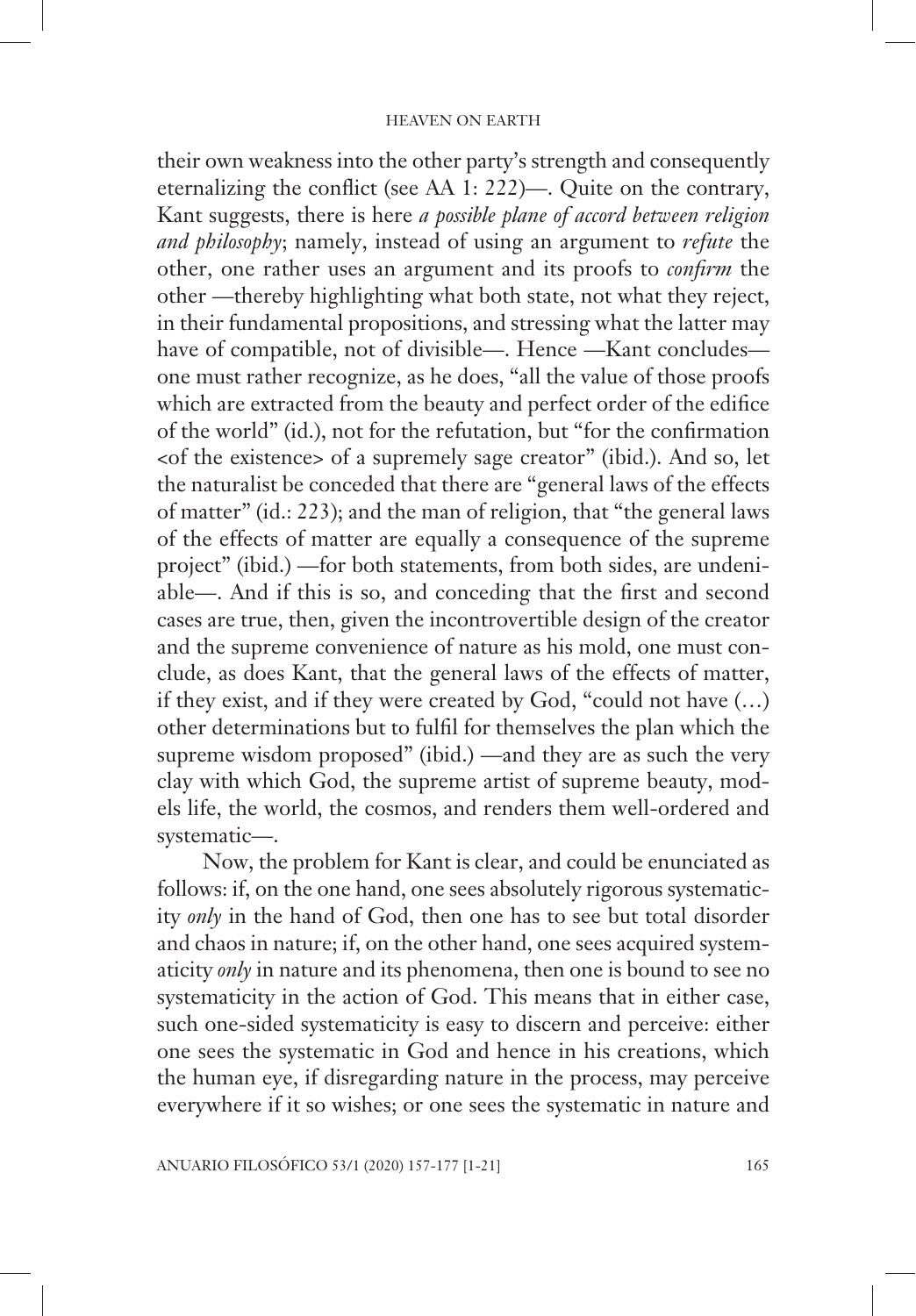its creations, in which case the human eye, if disregarding God's concurrence in the process, is once again able to detect perfection everywhere. But to have one's eye —that is, one's mind's eye— look upon one's worldly existence and worldly things and discern *in them the systematic perfection of nature as molded by the perfectly systematical hand of God*; that is, to have to look at the elements which compose the universe and to discern in them an homogeneous progression given to them by God, to which they aspire and to which they tend, as a system, in which therefore the systematic comes neither exclusively from them, nor exclusively from God, rather from both; and finally, to perceive this —to be able to think, as well as to feel this—, thereby incorporating oneself as a member in this uniform chain that is the order of the universe: how can one's mind's eye discern and think this divine molding of a natural clay to such purposes, how can one perceive such an apparently invisible connection, prove it and know oneself as part of such a connection? This is at once *the proposition as well as the challenge which Kant offers to consideration*; the proposition of a new perspective on the universe, sustained on the challenge of a new concept of the man who thus contemplates —and knows himself contemplating— on the universe. This Kant will attempt to prove schematically throughout the various chapters of Part Two of *Universal Natural History*14. We, in turn, will have to browse them only briefly, rather focusing our attention in the last concluding chapters of that Part, namely the chapters on *Creation in the whole extent of its infinity* (Chapter Seven) and *the Proof of the correctness of a mechanical doctrine of the arrangement of the universe* (Chapter Eight).

a) Purposiveness, natural proof of a "supremely wise plan"

In Part Two of *Universal Natural History, as was said, Kant sets off in search for proofs for a new explanation of the systematicity of the universe,* 

<sup>14.</sup> Namely, by proving this in topics such as the mechanical origin of the world (Chapter One), the varying density of the planets and the relationship of their masses (Chapter Two), the eccentricity of the planetary orbits (Chapter Three), the origin of the moons (Chapter Four), the origin of the ring around Saturn (Chapter Five) or the Zodiacal Light (Chapter Six).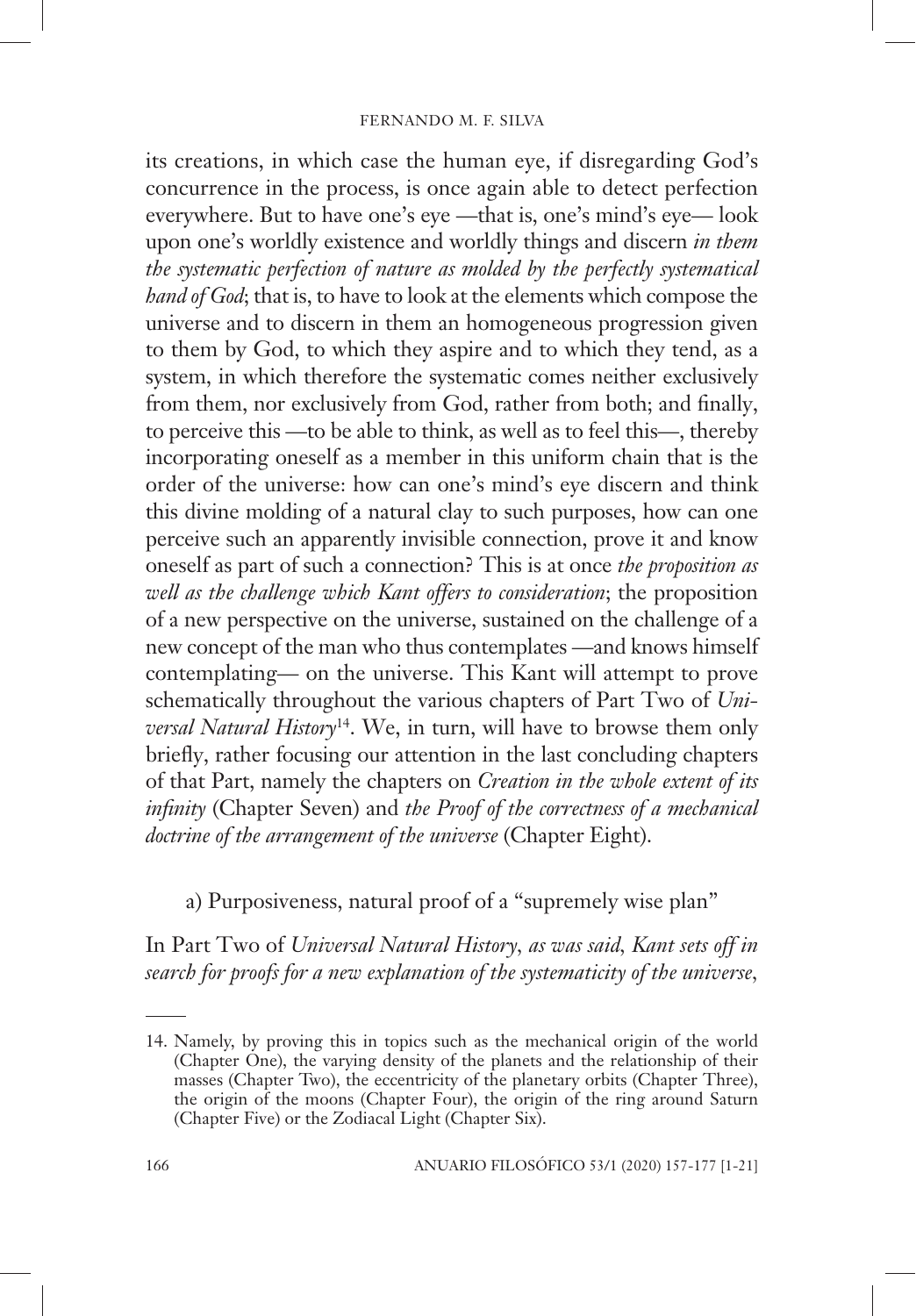*as it may be conceived by the human being;* indeed, one could add, the whole of this work is an effort aimed at obtaining *proofs* of such a *joint vision* of the general effects of matter (nature) and the action of a divine hand (God) —and, from such a conjugation, ascertaining the true systematicity of the creation and preservation of the universe—. Let us then see the proofs presented by Kant, and the various degrees of confirmation of his convictions —in our view, *two*— and, if possible, let us take them for what they are: arguments in growing favor of a newer affirmation of the systematic of our universe, as well as primordial essays on some of the most archaic devices of Kant's own thought.

The *first proof*, or, one could say, the first level of comprehension of the purposiveness of nature, is dealt with by Kant still in the Preface to the work, and only then gradually rendered evident in the subsequent chapters.

According to Kant's Preface, it is an undeniable fact that matter is bound to certain necessary laws (AA 1: 227); that is, there are indeed general laws of the effects of matter, or laws of nature —namely, Newton's *law of attraction and law of repulsion*— and they are truly grounding and hence model the universe. For, at the commencement of the universe, at the time of the "universal dispersion" (id.: 225) from which the world drew forth, it was through such laws that matter initially came to be (see Part 2, Chapter One); at the time of the first aggregation and dissociation of matter and matter, upon the heterogeneous formation of the sun, of the planets and the fix stars and the attribution of their respective movements, it was through such original laws that these original formations came to be (Part 2, Chapter Two); at the time of the formation of our solar system, its (at the time) six planets and their respective trajectories of an eccentric rotation, it was through such laws that one such perfect mechanism was able to establish itself (Part 2, Chapters Three and Four); at the time of the formation and configuration of the galaxies, of the constellations, of the Milky Way, which illuminate our cosmic map, the latter gained existence precisely through such laws (Part 1); and upon the formation of the Earth in all its variety and multiplicity, the air, the water, the earth and the winds, such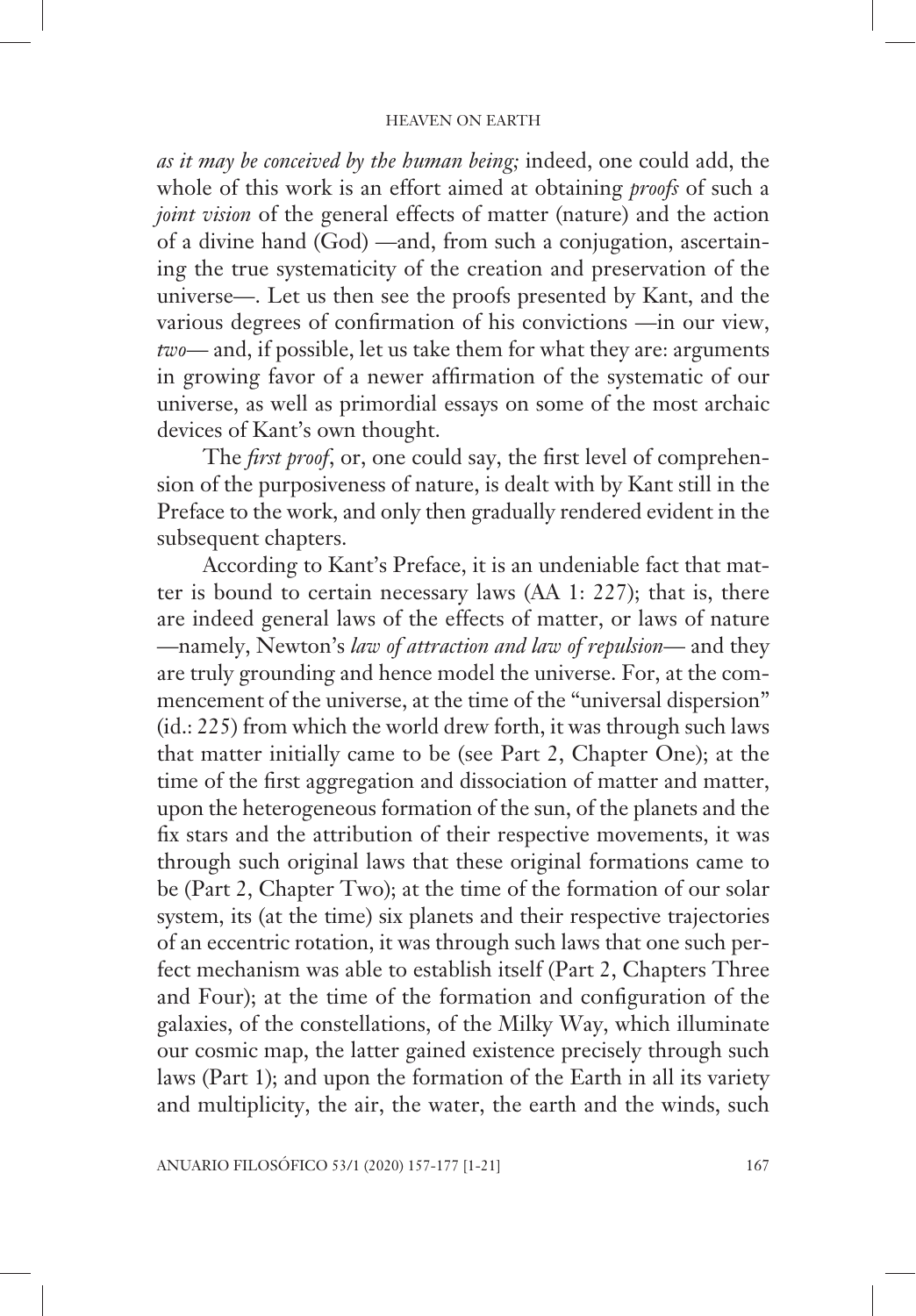laws were the cause for the latter productions. Kant acknowledges precisely this, section upon section, in *Universal Natural History*. To affirm the non-existence of these general laws of nature, the philosopher says, would be absurd, and they are in themselves worthy of awe and commotion, and already *proof* of a colossal and duly ordered work.

But, Kant adduces, even though these necessary laws bind all matter; and hence, even though, from chaos until its present formation, from the original dissolution and dispersion until the formation of the beautiful whole which we now behold, this has to occur "in a totally natural manner" (id.: 227), however, "this does not happen thanks to contingency and fortuitously" (ibid.) —that is, in such a way that any other laws, or any other application of these laws, would result in the same thing—. For if these laws were different, the world would not be the same; and if they were left to themselves, to their mere effect, which is furthermore mutually contrary, then the result would have to be not a well-ordered whole, but sheer disorder. No. Quite on the contrary, that which distinguishes these laws is not just their founding character, or their perennial nature, or even *their apparent naturalness*, rather and above all *the singular manner how they [these laws] act*. Namely, the fact that each of these forces, or laws, exists on its own, but also *due to, and at the same time regardless of, the other*; that is, the fact that each of these laws has its own validity, but exerts it *only up until* the point where the validity of the other allows, and vice versa, and that as a result between both forms there is not mere union, nor mere opposition, but *progressive resistance* —in a word, a resistance composed of opposing, yet uniting contraries, which necessarily renders uniform, amid the infinite multiplicity, the course of the formation of the universe, and ascribes it rhythm and an uninterrupted march—. Now, according to Kant, this was indeed a noteworthy phenomenon, in so far as it gave regularity and harmony to the edifice of the universe and its productions. But what truly fascinated Kant in the play between forces in question, and what for him is truly *super-human* and duly constitutive of the world, is not the simultaneously individual, or conjoint, opposing or uniting nature of such contrary laws, but pre-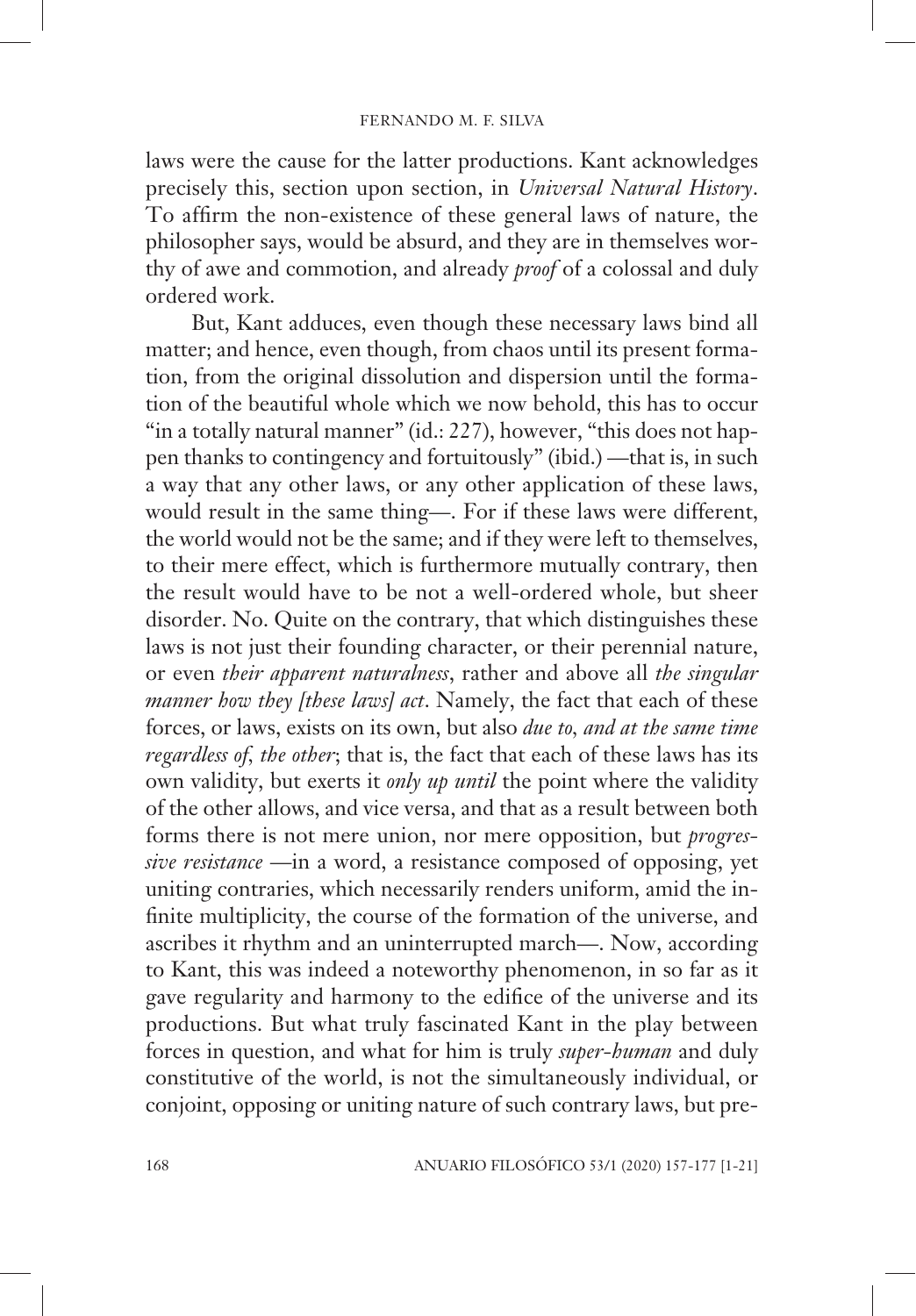cisely, one could say, the *compensatory or purposive order* of the whole phenomenon; that which, in each of these natural forces and their respective natural creations, despite the "independent nature" (AA 1: 227) of each of them, is *somehow* rendered compatible, or proportional, disposes and aligns itself towards a single, incontrovertible, inevitable point: in a word: that which is necessarily conformed to the end of the perfect constitution of the world. For this convenient disposition of the things of the world, Kant says, "is brought about by natural properties" (id.) themselves: and this not only because these properties should abandon chaos and form themselves, and ultimately attain their full formation and also the full formation of the universe, but especially because, according to Kant, matter "has no freedom to deviate from this plan of perfection" id.: 228), nor does it "produce consequences just through a mere indetermination, or through mere chance (…), rather is constrained through natural laws not to act otherwise" (id.: 225). And that, Kant concludes, *could not have come to be if the laws, and the respective natural properties of things, acted separately, without a super-natural link* —*without a "supremely wise plan*" (id.: 222), or a *"supremely wise purpose"* (id.: 228) *which connected them originally, and always, to an end*.

According to the philosopher, then, such a conformation of the diversity of things to a final common purpose, and this through such a singular and necessary proportion, is "an irrefutable proof of the community (id.: 227) of the first origin" and also of the community of the final end, of all natural phenomena —in Kant's own words, a proof of the existence "of a supreme and fully self-sufficient understanding, in which the natures of things were etched towards purposes compatible amongst themselves" (id.: 227-228) —, and hence a proof that "God planted a secret art in the forces of nature, so that it would form itself from the chaos until it attained a perfect constitution of the world" (id.: 229). And this, Kant concludes, is not only evident in theory, but also in the application of such a theory in countless examples in nature. One of these, Kant adds, is the example of chaos itself, which according to Kant was not purposeless, rather was already in itself "perfect" (id.: 225, 263), and indeed purposeful, and so, *as if through the hand of God*, prepared the first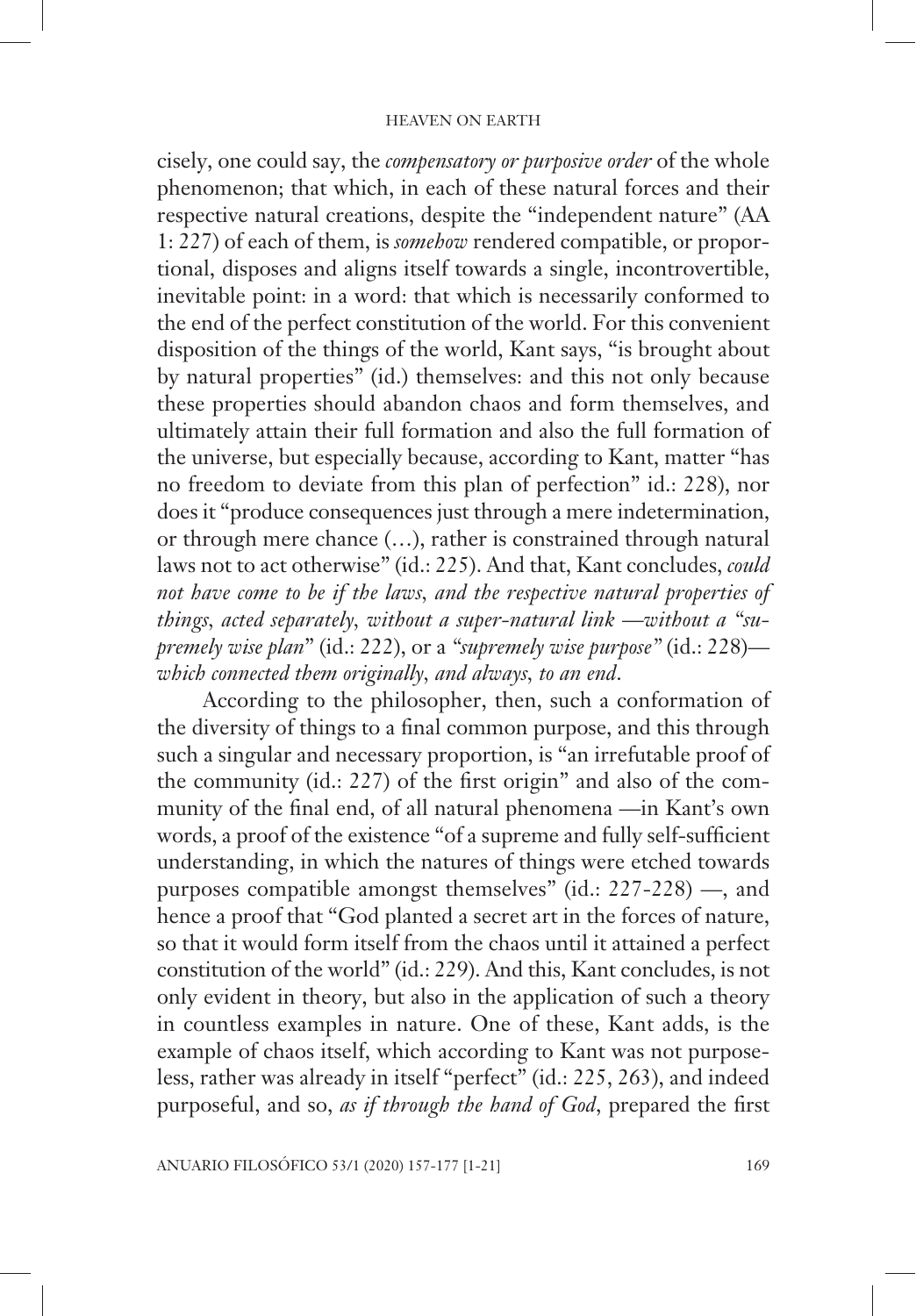formation of matter (see Part Two, Chapter One). Another example is that of the proportion between universal elements, namely, the fact that, upon the formation of the rotation of the planets, the latter, imbued with precisely the same degree of repulsion and attraction, and with a perfect movement thereby acquired, never come to collide, rather describe an infallibly harmonious movement around a nucleus (See Part One). And another, even more palpable example is that of "air, water, heat" (id.: 225); which, were they not seen as mere natural phenomena, and they could be seen in their true purpose, that of "giving origin to winds and clouds, rains, storms which humidify the lands, and all the useful consequences without which nature would be sad, deserted and sterile" (ibid.).

Such examples, we add, could give rise to further, even more specific and concrete ones, not by chance conveyed not only in *Universal Natural History*, but throughout the whole of Kant's work. Take, for instance, the fact that "in the warmest zone in the Earth, the winds of the sea, as if they were summoned, blow over the earth and refresh it in the very moment when the heated soil most needs its cooling" (id.: 223-224). Take the fact that "the uninhabitable parts of this surface [the surface of the Earth], the sea and the deserts, separate the human community" (AA 8: 358), but "the ship or the camel (the ship of the desert) enable approximation through these ownerless regions and the use of the right to the earth's surface, which is commonly due to the human species, for a possible commerce" (id.); or the fact that "in the cold deserts of the Arctic still grows the moss which the deer forages under the snow, so that the deer itself may become nourishment or the beast of burden of the Ostiachs or the Samoyeds", or the "driftwood which (without one knowing exactly whence it comes) nature brings to sterile regions: a material without which they [these inhabitants] could not build neither their vehicles nor their weapons, nor the huts they inhabit" (AA 8: 363).

The list of examples could go on. Yet, all these examples of a compensatory regime only prove what was already proved and further demonstrate Kant's main proposition. Namely, that natural effects are as such of a teleological, compensatory order, and hence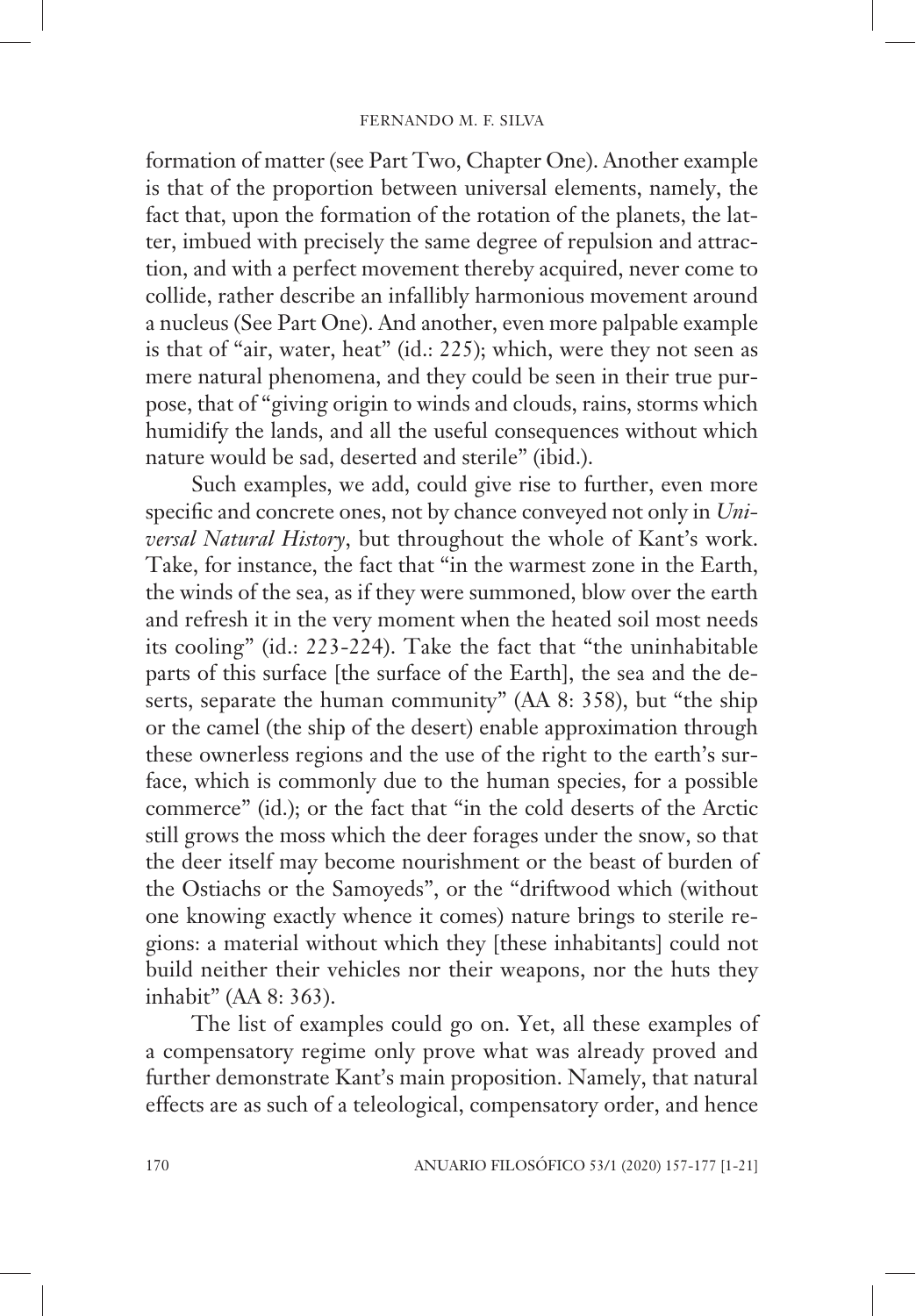"could not have (...) other determinations but to fulfil for themselves the plan which the supreme wisdom proposed" (AA 1: 223).

b) Purposiveness and the aesthetic pleasure of systematicity

A *second proof* of the connection between the general effects of matter and the hand of God is once again indicated in the Preface and dealt with in Chapter Seven of *Universal Natural History.* This proof resides not so much in the part of Kant's theory on the natural properties in particular, on our world, on the Milky Way or the system of the universe —to which the human being and his understanding thereof does not seem to concur— rather in the part that deals with the actual position of the human being in this general framework, and the understanding it might have of the conjoint action of the effects of matter and God, namely, man's understanding of the purposiveness of creation.

According to Kant, then, everything in the world "derives with eternal and regular order from one single universal rule" (AA 1: 306), the "law of the first formation which rules over all nature" (id.: 308); all the elements in the universe, from the smallest to the greatest, are "directed and preserved in their constitution by one and the same mechanism" (ibid.), and, as such, all the abundance, all the diversity of the worlds tends towards a common purpose, a unique end, which is that of their infinite perfectibility. This, Kant adduces, is visible not only in an ascending order, until the greatest systems of stars and universes, but also in a descending order, until the most undeveloped embryo; and it is precisely due to this abundance of creation that the course of gradual formation of such elements is infinite (see Chapter Seven). Now the only being who is given the capacity to contemplate and understand this "miracle" (id.: 311), is *the human being*: he who, for Kant, is "the masterpiece of creation" (id.: 318), and who, in this condition, and because he himself "is not excluded from this law" (ibid.), assumes here a *central position*. For it is through his eyes, and his understanding, that he may and must discern this purposiveness of creation; and it is through the discernment and comprehension of the purposiveness of creation, of this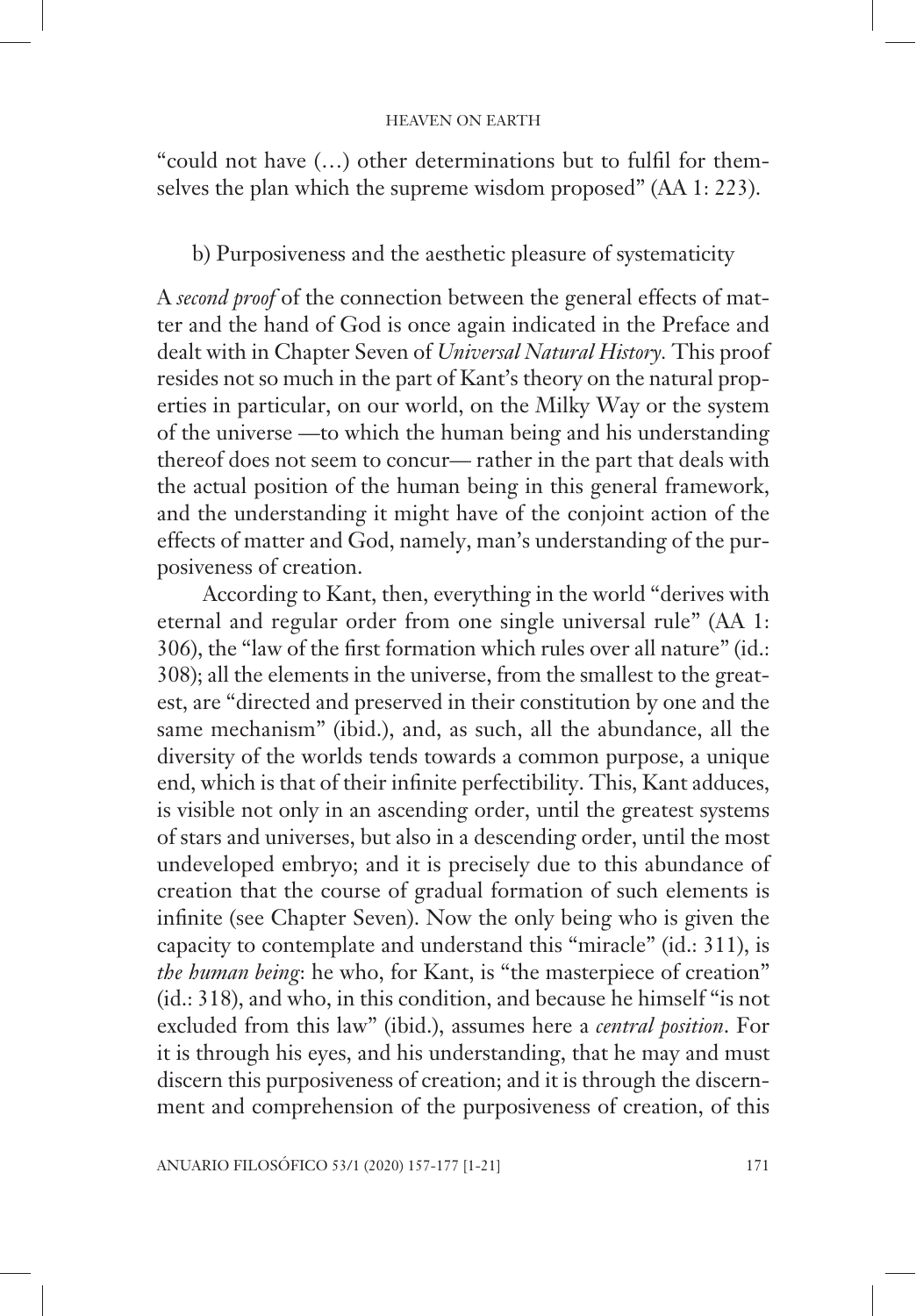connection between God and nature, that he may position himself within his existence and guide himself through his purposes. In a word, Kant would say, *the human being is here the ocular axis, emitter and receptor of this law of formation*; and it is his destination not just to witness it in nature and to know it to be under the command of God, but he himself contribute towards the continuous and healthy progress of such a law —and this, even though he acknowledges this law, and such a progress, as being infinite—.

Now, Kant proceeds, this purposiveness, this singular proportion and systematicity that runs throughout the universe, *is concealed in nature*; but its understanding, or perception, is not at all difficult —for the movement, "which exists separately in the parts, also extends to the whole and engulfs all the universe, the totality of nature, in one system" (id.: 310)—. In truth —Kant stresses— "among all [the procedures] that may be carried through in the science of nature", this is "the easiest" and "the safest" (id.: 229), in so far as it *actively involves the human being, and integrates it in this unstoppable course of creation*; something which seems to be corroborated by an akin collocation of the problem in the first sentences of the text "Idea for a Universal History with a Cosmopolitan Purpose" (1784). Hence, the important question is: where to discern this purposiveness of nature; where is it concealed, and our can our eyes surprise it? Kant himself answers this decisive question in *Universal Natural History,* as well as in other writings: surely, by gazing in all possible directions and acquiescing how such a purposiveness is everywhere present, and is everywhere in action —and, alongside this, how the human being may contribute towards the realization of such a purpose—. For, upon gazing *upwards*, the apparently unstable, but rather solid position of the universes, of the Milky Way, of our solar system, even our planet, gives us sufficient evidence of one such course of things, and its orientation towards a silent but certain (re-)formation of the latter. Upon gazing *downwards*, embryos themselves show us this, in so far as they are destined to come to its most complete formation and be all that nature initially set for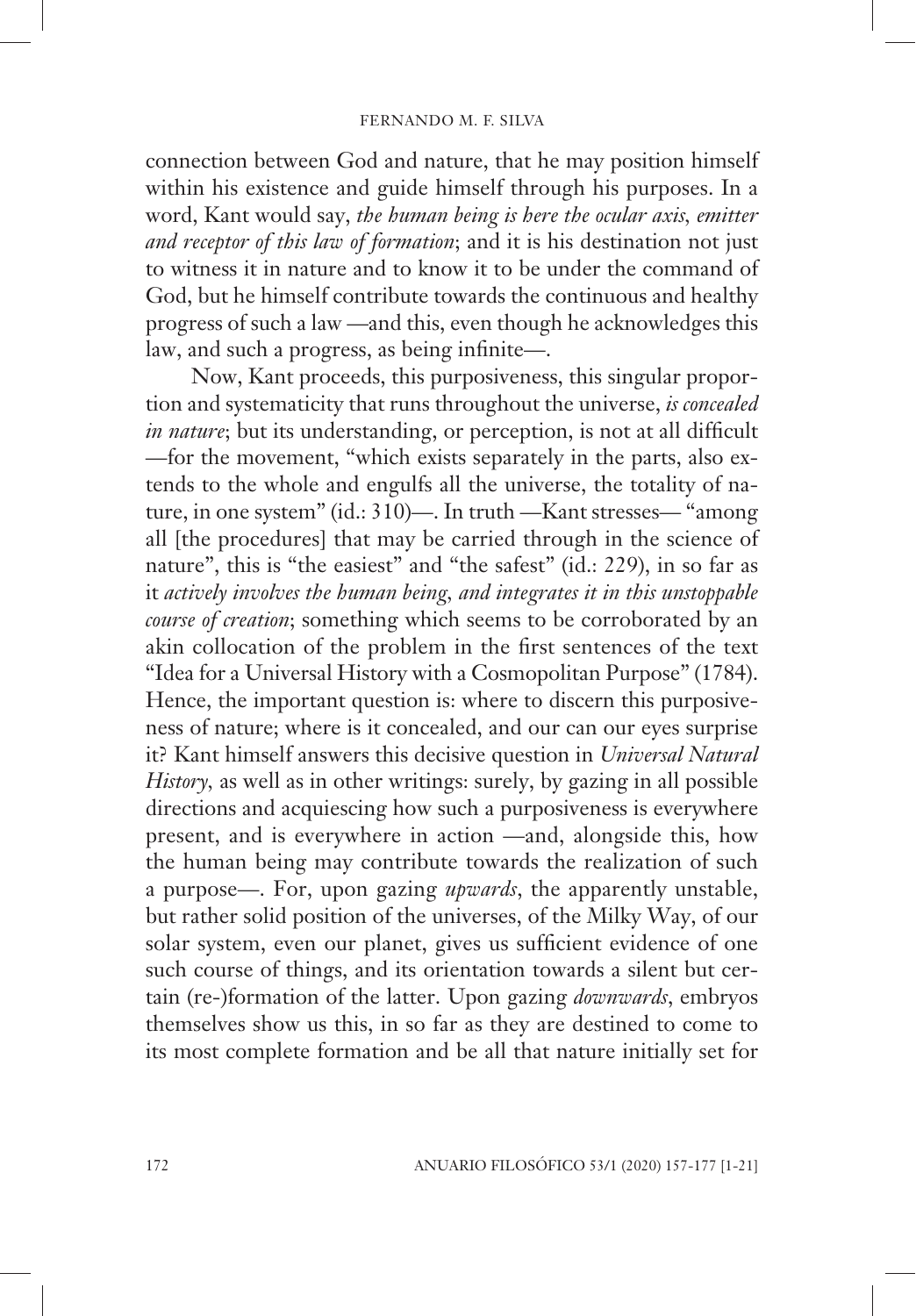them15. Upon gazing *inwards*, all, from our obscure representations, which are the embryo of clear ones<sup>16</sup>, to the po(i)etic procedure of the faculties of creation of aesthetic ideas in general<sup>17</sup>, to the scrutinizing nature of the understanding, to the conduct of the supreme reason: we say, all is proportional, and in conformity with such an end. And even upon gazing *backwards*, as is done in the 9<sup>th</sup> Proposition of the text "Idea for a Universal History with a Cosmopolitan Purpose" (1784), it is not hard to see that whole peoples, the Greeks, the Romans, the Barbarians, give shape to this ordered form of progress (see AA 8: 29), and that hence, if the human being, and human beings as a race, wish to rise to this condition through their work, then the purpose of "wishing to write a history according to an idea on how the course of the world would have to run if it were in conformity with certain rational ends" (id.) is not an absurd one.

Now, in *Universal Natural History,* Kant proposes something different: namely, that one looks in all these directions at once, merely by *looking forward*. For, indeed, all is secretly interconnected through this teleological mesh, and all, from planets to germs, obeys this very teleoformity of things —which is why, in *Universal Natural History,* as in the "Idea" text, Kant states that what is perceivable in small scale [*im kleinen*], is just an image of what may be perceived

<sup>15.</sup> If not Kant's epigenetic theory itself, then the text *Idea for a Universal History with a Cosmopolitan Purpose* (1784) would prove this. As an example, see the beginning of the First proposition of this text: "All the natural dispositions of a creature are destined to ultimately develop themselves completely and purposively" (AA 8: 18).

<sup>16.</sup> Kant states this embryonic origin of all human knowledge in obscure representations by stating that "there are many representations of which we would never become conscious in our life, if there was not an occasion which reminded us of that which already was in us, in [the shape of an] embryo" (AA 25.2: 868). For, Kant adds with this regard, "Obscure representations contain the secret spring of that which takes place in clarity" (AA 25.1: 479).

<sup>17.</sup> As to the production of aesthetic ideas in general, and the necessary proportional or harmonic disposition of the faculties of the spirit towards this end, this too is according to Kant purposive (see AA 5: 313). In short, the whole capacity of human imagination is to be thought in such a purposive disposition, which may indeed hint at the reason why according to Kant the pleasure of discerning the purposiveness of nature through one's imagination and the understanding, as described in *Universal Natural History* (see AA 1: 306), is also a part of that same destination.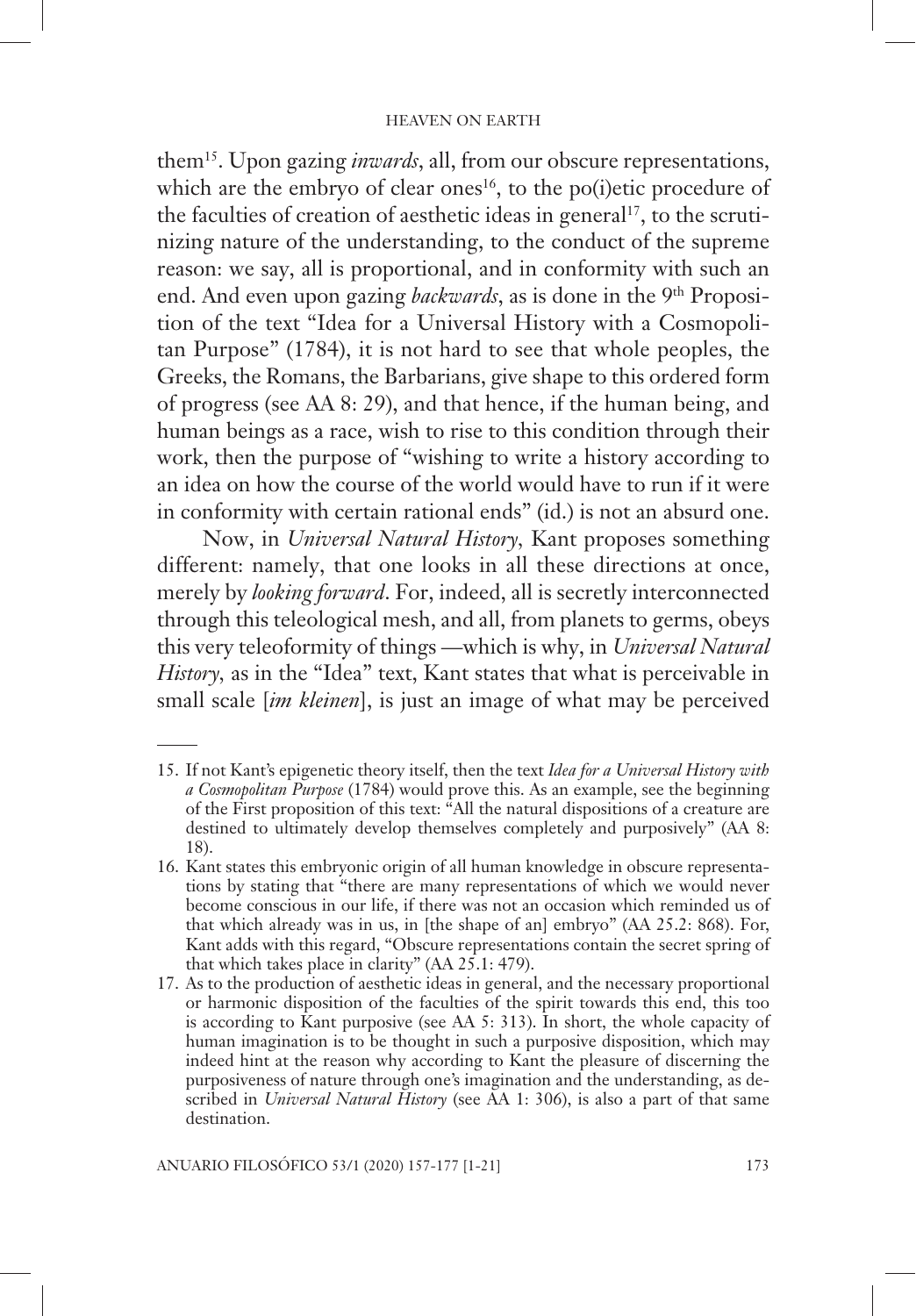in a greater scale [*im grossen*] 18—. But if, as it seems, man is the axis of this double path, and hence the axis of the different orientations of its own view of this path, and the worlds which unfold from it; if man is himself "the masterpiece" (AA 1: 318) of creation, and hence, though the work of works, also *work among works*: then, Kant suggests, man's actions and omissions may and must also be searched in such a stage of nature, and these too should always be held as being in conformity to the same end which rules over the greatest planet and the smallest embryo. And hence, just as man gazes behind, upwards, downwards, inwards, and finds one such purposiveness, and in that purposiveness he experiences pleasure, upon gazing forward, that is, upon considering the remaining course in the finite yet long realization of the development of nature, in full awareness that this is an extension of his other perspectives, and in full awareness that he may join forces with this as an integrating and cooperating part in the fulfilment of this end, then, in that moment, man must feel an all the greater pleasure, a unique pleasure, while beholding the systematic nature of the creation of the world and its elements, in the consequent fair (and possible) application and concatenation of all his perspectives and his very centrality amid the latter. Namely, Kant admits, it is with "silent awe" (id.: 306), superior to any other earthly pleasure, that man faces, from the central point of creation, all its events and sees the heterogeneity of matter "scattered according to a certain law" (id.: 312); it is with unparalleled pleasure, which "moves the faculty of imagination" (id.: 306) and "seizes the understanding in an enchantment" (ibid.), that man faces "the perspective of the infinite field of omnipotence  $(...)$ , which is referred to the successive complete realization of creation" (id.: 312), and even beyond, thereby "drifting with imagination itself in the space of chaos, beyond the limits of the complete creation and seeing nature still half rude, in the vicinity of the sphere of the formed world, gradually lose itself in all formless space, through all degrees and

<sup>18.</sup> See *Universal Natural History*: "Hence, the shape of the heavens of the fixed stars has no other cause than a similar systematic constitution on a large scale as the planetary system has on a small one, in that all suns compose one system whose universal plane of reference is the Milky Way" (AA 1: 251).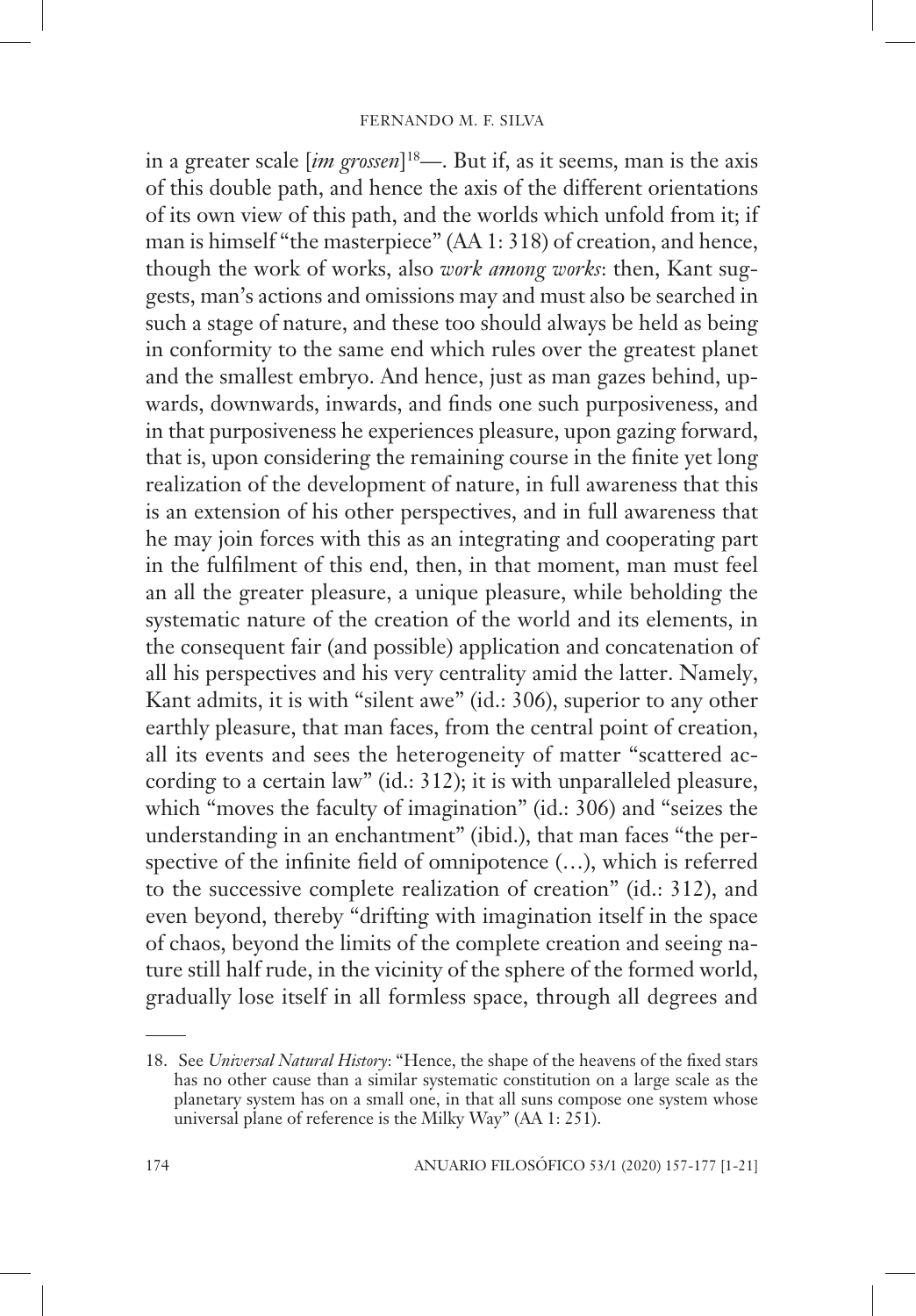nuances of imperfection" (id.: 315). And hence, it is with singular satisfaction that man knows it is his destination to act in this "infinite space of the divine presence, where the treasure lies to all possible formations of nature" (id.: 313), to deal with the material "which in the future shall serve as matter for worlds to be produced" (ibid.), and set in motion the "impulses" (ibid.) towards that effect, knowing that his contribution, though almost invisible, though it needs "millions and mountains of millions of centuries in order to form itself and attain perfection" (ibid.), will certainly concur with nature in the conquest of chaos and in the fulfilment of the purpose to which both were created.

Now, what this means is something indeed singular, and altogether *unique* not only regarding Kant's cosmological position, but also Kant's philosophical position, which is that of a thinker of the human being in the universe: namely, that it is indeed possible for man to acquire a perspective of his omissions and actions, of natural elements and the world, of the whole universe, once man is able to think such a purposiveness of nature: that is, once man is able to distinguish it by his thought, and by his thought to follow its inextinguishable thread. And this is possible, as was shown above. But the decisive nuance in such a thought, Kant adds, is not so much the thought, or the reflexive activity itself; just as what is truly delectable is not the occurrence of purposiveness itself, which is invisible to human eyes, rather the act of linking such an occurrence with the present lack thereof, in the previous absence of rule. That is, it is indeed through reflection that one is to discern the purposiveness of nature; but it is not the existence, rather the discerning itself, which is worthy of Kant's admiration; and this because such a discernment, inasmuch as it does not deal with a finished product, an *ergon*, rather with the becoming of the product, an *energeia*, is not expressed in the actual thought that may lead to the discernment of the purposiveness of nature, rather in the shape of an after-thought (or should we say pre-thought?), namely, *an aesthetic pleasure,* a feeling of delectability in the (reflexive) discerning of that same purposiveness, which is to be obtained only in the act itself —where man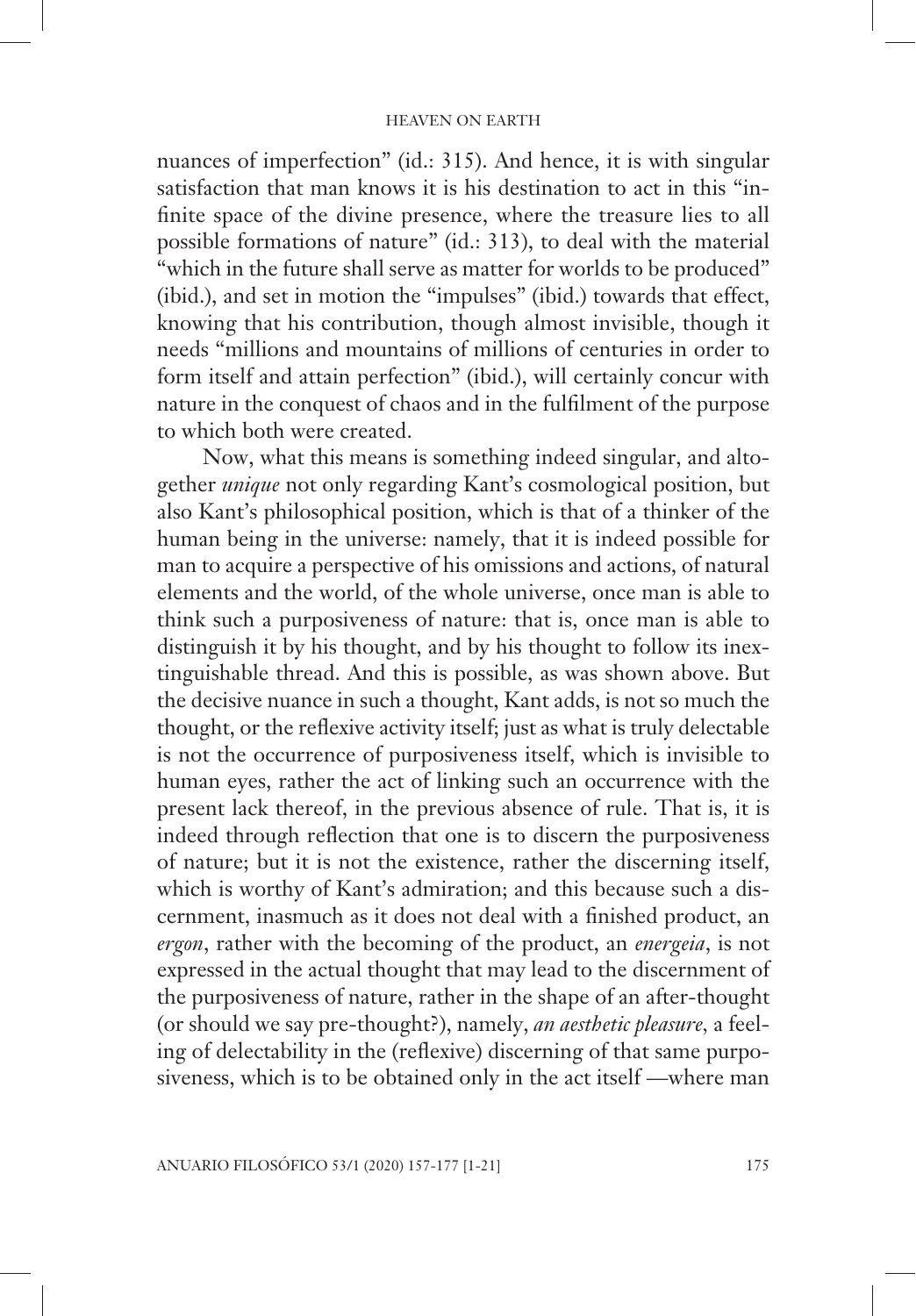plays thus plays an active, practical role— and not in its final result.<sup>19</sup> One could even say that, according to Kant, the discernment of the "Zweck" which is "mäβig" is indeed rational, and is the theoretical foundation of Kant's purposive system of thought; but it is the discerning of the "Mäβigkeit" of the "Zweck" (*Technik der Natur*), that is, that final tension between imperfection and perfection, between incompleteness and completeness, and the final coming to be of the conformity, the regularity, the systematicity of things previously disordered, which is for Kant truly enjoyable and final proof of the interconnected action of God and nature in the disposition of all the worldly things —a joy and proof which Kant would often seek and promote, and which we therefore consider as one of the fundamental vectors of his edifice of thought-

In a word, then —and to bring the question to a close— the second and last proof of the connection between the general laws of matter and the hand of God in creation is in an intimate connection with the first one —the purposiveness of nature and its elements—, and is to be seen in the *aesthetic feeling*, in the *pleasure felt by man* upon perceiving and understanding this purposiveness (in theory) and his own action, and cooperation, towards fulfilling this purpose (in practice). A pleasure which lies not only in the contemplation of what has been done, and how much has been achieved towards completing that end, but *also and above all* in the vision of the secretly

<sup>19.</sup> Kant says precisely this in the "Short Summary of the most essential basic concepts of Newtonian Science", as follows: "(…) all the planets and comets which belong to the edifice of our world constitute a system simply in so far as they orbit around a common central body. But I take this designation in a still narrower meaning in that I focus on the more precise relationships that have made their connection to one another regular and uniform" (AA 1: 246). That is, Kant's concept of system, or systematic constitution, is not one in which the parts refer to an absolute principle, rather one that is based on the reciprocal relations of parts with one another; the systematicity of this system deriving therefore not from a finished, but from a continuous, progressive reference —or resistance— of the parts between themselves. And so, the pleasure in such a system is not so much in the lifeless reference of the parts to a detached entity, rather in the living function of each part in the whole, and one's perception of that living function amid other living functions, for that is what gives systematicity to the whole. In Kant's own words: "the stimulating agreeability of the object and the pleasure which one has in seeing the concordance of a theory in its amplest extension" (AA 1: 235-236).